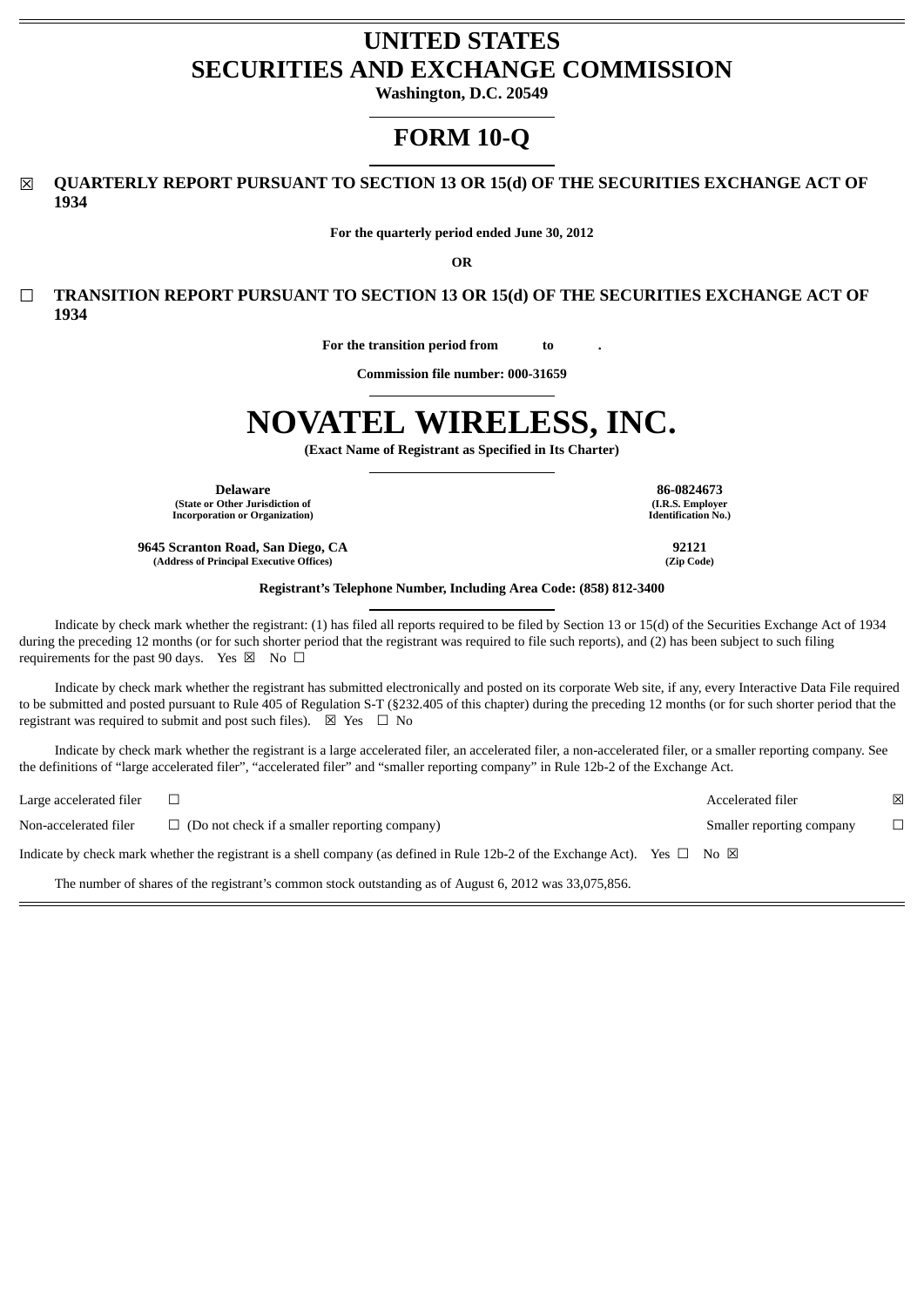As used in this report on Form 10-Q, unless the context otherwise requires, the terms "we," "us," "our," the "Company" and "Novatel Wireless" refer to Novatel Wireless, Inc., a Delaware corporation, and its wholly owned subsidiaries.

#### **Forward-Looking Statements**

This report contains forward-looking statements within the meaning of Section 27A of the Securities Act of 1933 and Section 21E of the Securities Exchange Act of 1934. You should not place undue reliance on these statements. These forward-looking statements include statements that reflect the views of our senior management with respect to our current expectations, assumptions, estimates and projections about Novatel Wireless and our industry. Statements that include the words "may," "could," "should," "would," "estimate," "anticipate," "believe," "expect," "preliminary," "intend," "plan," "project," "outlook," "will" and similar words and phrases identify forward-looking statements. Forward-looking statements address matters that involve risks and uncertainties that could cause actual results to differ materially from those anticipated in these forward-looking statements as of the date of this report. We believe that these factors include the following:

- our ability to compete in the market for wireless broadband data access products;
- our ability to develop and timely introduce new products successfully;
- our ability to successfully integrate the operations of Enfora, Inc., or Enfora, and any other business, products, technologies or personnel that we may acquire or retain in the future;
- the continuing impact of uncertain global economic conditions on the demand for our products;
- our ability to introduce and sell new products that comply with current and evolving industry standards, including 3G and 4G standards, and government regulations;
- our ability to develop and maintain strategic relationships to expand into new markets;
- our dependence on a small number of customers for a substantial portion of our revenues;
- demand for broadband wireless access to enterprise networks and the Internet;
- the marketability of our products given their dependence on wireless telecommunication operators continuing to deliver acceptable wireless services;
- our ability to properly manage the development of our business to avoid significant strains on our management and operations and disruptions to our business;
- our reliance on third parties to procure components and manufacture our products;
- our ability to accurately forecast customer demand and order the manufacture and timely delivery of sufficient product quantities;
- our reliance on sole source suppliers for some components used in our products;
- the outcome of pending or future litigation, including our current class action securities litigation and intellectual property litigation;
- infringement claims with respect to intellectual property contained in our products;
- our continued ability to license third-party technology necessary for the development and sale of our products;
- risks associated with doing business abroad, including foreign currency risks;
- the risks of introducing new products that could contain errors or defects; and
- our ability to hire, retain and manage additional qualified personnel to maintain and expand our business.

The foregoing factors should not be construed as exhaustive and should be read together with the other cautionary statements included in this and other reports we file with or furnish to the Securities and Exchange Commission, including the information in "Item 1A. Risk Factors" in Part I of our Annual Report on Form 10-K for the year ended December 31, 2011. If one or more events related to these or other risks or uncertainties materialize, or if our underlying assumptions prove to be incorrect, actual results may differ materially from what we anticipate.

#### **Trademarks**

"Novatel Wireless", the Novatel Wireless logo, "MiFi", "MiFi Intelligent Mobile Hotspot", "MiFi OS", "MiFi Home", "MobiLink", "Ovation," "Expedite", "MiFi.Freedom. My Way", "Conversa", "NovaSpeed", "NovaCore" and "NovaDrive" are trademarks of Novatel Wireless, Inc. "Enfora", the Enfora logo, "Spider", "Enabling Information Anywhere", "Enabler", "eWide" and "N4A" are trademarks of Enfora, Inc. Other trademarks, trade names or service marks used in this report are the property of their respective owners.

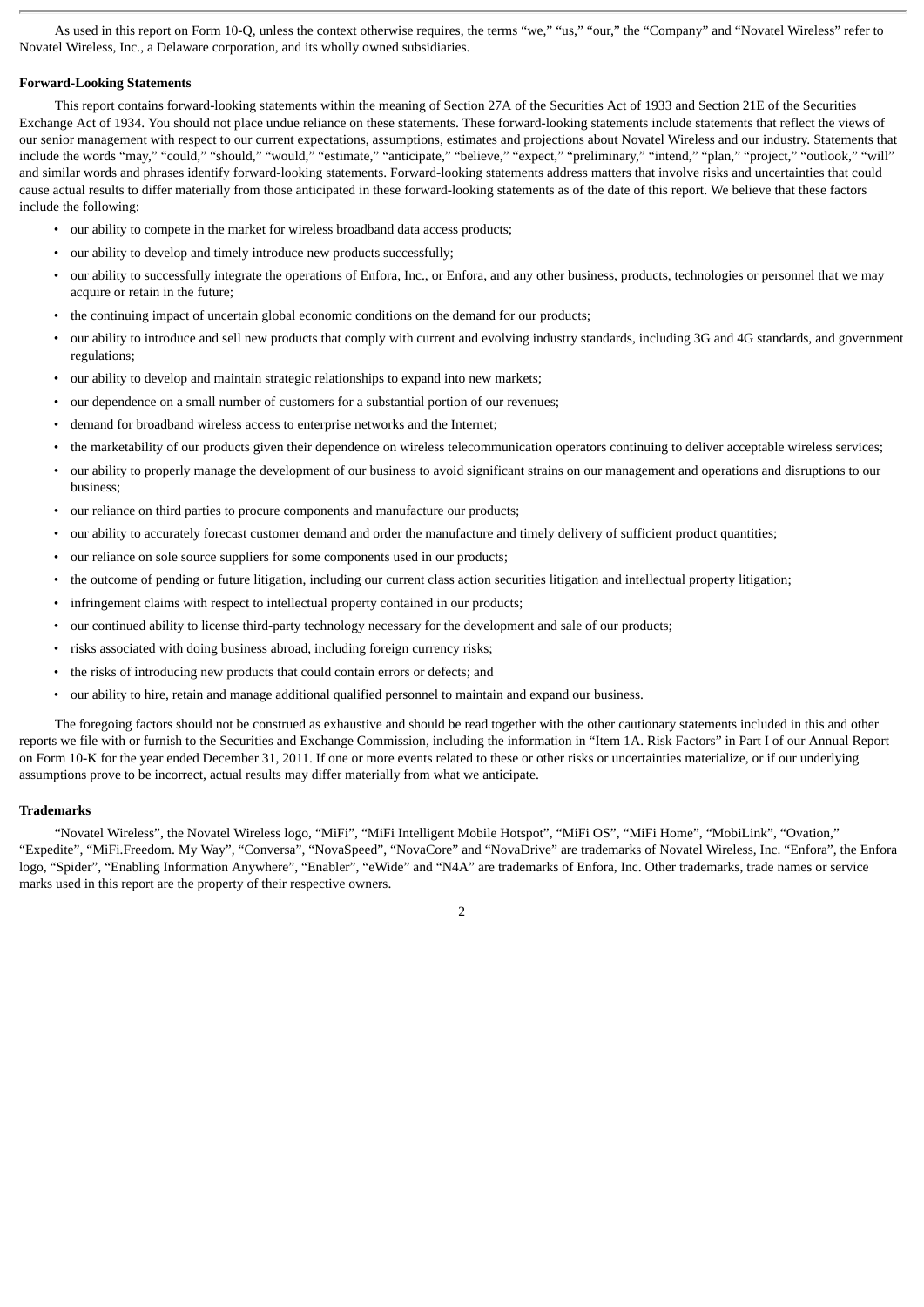# **PART I—FINANCIAL INFORMATION**

**Item 1. Financial Statements.**

# **NOVATEL WIRELESS, INC. CONDENSED CONSOLIDATED BALANCE SHEETS**

**(in thousands, except per share data)**

|                                                                                                                                            | <b>June 30,</b><br>2012 | December 31,<br>2011 |
|--------------------------------------------------------------------------------------------------------------------------------------------|-------------------------|----------------------|
|                                                                                                                                            | Unaudited               |                      |
| <b>ASSETS</b>                                                                                                                              |                         |                      |
| Current assets:                                                                                                                            |                         |                      |
| Cash and cash equivalents<br>Marketable securities                                                                                         | \$15,197                | 47,069<br>\$         |
|                                                                                                                                            | 36,391                  | 28,267               |
| Accounts receivable, net of allowance for doubtful accounts of \$297 at June 30, 2012 and \$245 at December 31, 2011<br><b>Inventories</b> | 48,033                  | 36,849               |
|                                                                                                                                            | 39,565                  | 42,279               |
| Deferred tax assets, net<br>Prepaid expenses and other                                                                                     | 2,005<br>5,835          | 2,011<br>3,712       |
|                                                                                                                                            |                         |                      |
| Total current assets                                                                                                                       | 147,026                 | 160,187              |
| Property and equipment, net of accumulated depreciation of \$63,786 at June 30, 2012 and \$59,217 at December 31, 2011                     | 16.886                  | 18,496               |
| Marketable securities                                                                                                                      | 10,820                  | 13,495               |
| Intangible assets, net of accumulated amortization of \$11,072 at June 30, 2012 and \$10,899 at December 31, 2011                          | 10,896                  | 35,702               |
| Goodwill                                                                                                                                   | 13,225                  | 19,772               |
| Deferred tax assets, net                                                                                                                   | 937                     | 1,023                |
| Other assets                                                                                                                               | 631                     | 504                  |
| <b>Total assets</b>                                                                                                                        | \$200,421               | \$249,179            |
| <b>LIABILITIES AND STOCKHOLDERS' EQUITY</b>                                                                                                |                         |                      |
| Current liabilities:                                                                                                                       |                         |                      |
| Accounts payable                                                                                                                           | \$43,168                | \$<br>54,030         |
| Accrued expenses                                                                                                                           | 25,375                  | 25,044               |
| Total current liabilities                                                                                                                  | 68,543                  | 79,074               |
| Other long-term liabilities                                                                                                                | 3,866                   | 4,080                |
| <b>Total liabilities</b>                                                                                                                   | 72,409                  | 83,154               |
| Stockholders' equity:                                                                                                                      |                         |                      |
| Preferred stock, par value \$0.001; 2,000 shares authorized and none outstanding                                                           |                         |                      |
| Common stock, par value \$0.001; 50,000 shares authorized, 32,950 and 32,262 shares issued and outstanding at June 30,                     |                         |                      |
| 2012 and December 31, 2011, respectively                                                                                                   | 33                      | 32                   |
| Additional paid-in capital                                                                                                                 | 434,203                 | 429.813              |
| Accumulated other comprehensive income (loss)                                                                                              | 9                       | (8)                  |
| <b>Accumulated deficit</b>                                                                                                                 | (281, 233)              | (238, 812)           |
|                                                                                                                                            | 153,012                 | 191,025              |
| Treasury stock at cost; 2,436 common shares at June 30, 2012 and December 31, 2011, respectively                                           | (25,000)                | (25,000)             |
| Total stockholders' equity                                                                                                                 | 128,012                 | 166,025              |
| Total liabilities and stockholders' equity                                                                                                 | \$200,421               | \$249,179            |
|                                                                                                                                            |                         |                      |

See accompanying notes to unaudited consolidated financial statements.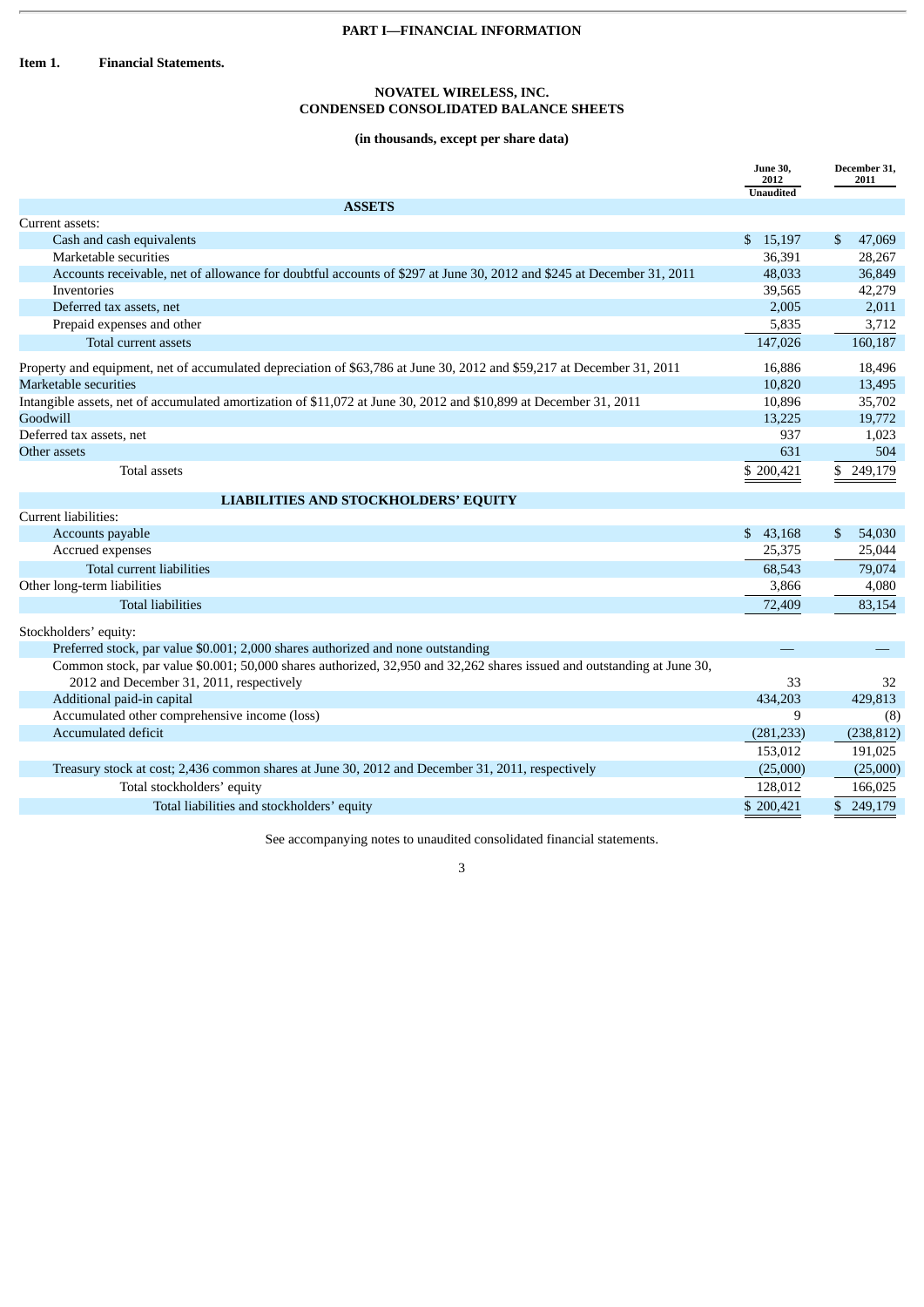# **NOVATEL WIRELESS, INC. CONDENSED CONSOLIDATED STATEMENTS OF OPERATIONS AND COMPREHENSIVE INCOME (LOSS) (in thousands, except per share data) (Unaudited)**

|                                                                                      | <b>Three Months Ended</b><br><b>June 30.</b> |              | <b>Six Months Ended</b><br><b>June 30.</b> |              |
|--------------------------------------------------------------------------------------|----------------------------------------------|--------------|--------------------------------------------|--------------|
|                                                                                      | 2012                                         | 2011         | 2012                                       | 2011         |
| Net revenues                                                                         | \$102,446                                    | \$118,021    | \$202,596                                  | \$179,805    |
| Cost of net revenues                                                                 | 79,195                                       | 91,839       | 158,357                                    | 147,629      |
| Gross profit                                                                         | 23,251                                       | 26,182       | 44,239                                     | 32,176       |
| Operating costs and expenses:                                                        |                                              |              |                                            |              |
| Research and development                                                             | 14,457                                       | 14,832       | 30,286                                     | 30,391       |
| Sales and marketing                                                                  | 7,310                                        | 8,210        | 14,988                                     | 15,594       |
| General and administrative                                                           | 5,702                                        | 5,714        | 11,236                                     | 10,307       |
| Goodwill and intangible assets impairment losses                                     |                                              |              | 29,337                                     |              |
| Amortization of purchased intangible assets                                          | 227                                          | 527          | 664                                        | 1,055        |
| Total operating costs and expenses                                                   | 27,696                                       | 29,283       | 86,511                                     | 57,347       |
| <b>Operating loss</b>                                                                | (4, 445)                                     | (3, 101)     | (42, 272)                                  | (25, 171)    |
| Other income (expense):                                                              |                                              |              |                                            |              |
| Interest income, net                                                                 | 83                                           | 85           | 166                                        | 243          |
| Other expense, net                                                                   | (153)                                        | (607)        | (146)                                      | (485)        |
| Loss before income taxes                                                             | (4,515)                                      | (3,623)      | (42, 252)                                  | (25, 413)    |
| Income tax (benefit) provision                                                       | (15)                                         | 275          | 169                                        | 573          |
| Net loss                                                                             | \$<br>(4,500)                                | $$$ (3,898)  | \$ (42, 421)                               | \$(25,986)   |
| Per share data:                                                                      |                                              |              |                                            |              |
| Net loss per share:                                                                  |                                              |              |                                            |              |
| <b>Basic</b>                                                                         | (0.14)<br>\$                                 | \$<br>(0.12) | \$<br>(1.31)                               | \$<br>(0.81) |
| <b>Diluted</b>                                                                       | \$<br>(0.14)                                 | \$<br>(0.12) | \$<br>(1.31)                               | \$<br>(0.81) |
| Weighted average shares used in computation of basic and diluted net loss per share: |                                              |              |                                            |              |
| <b>Basic</b>                                                                         | 32,674                                       | 32,048       | 32,485                                     | 31,979       |
| <b>Diluted</b>                                                                       | 32,674                                       | 32,048       | 32,485                                     | 31,979       |
| Comprehensive loss                                                                   | \$<br>(4,507)                                | \$ (3,794)   | \$ (42, 404)                               | \$(25,980)   |

See accompanying notes to unaudited consolidated financial statements.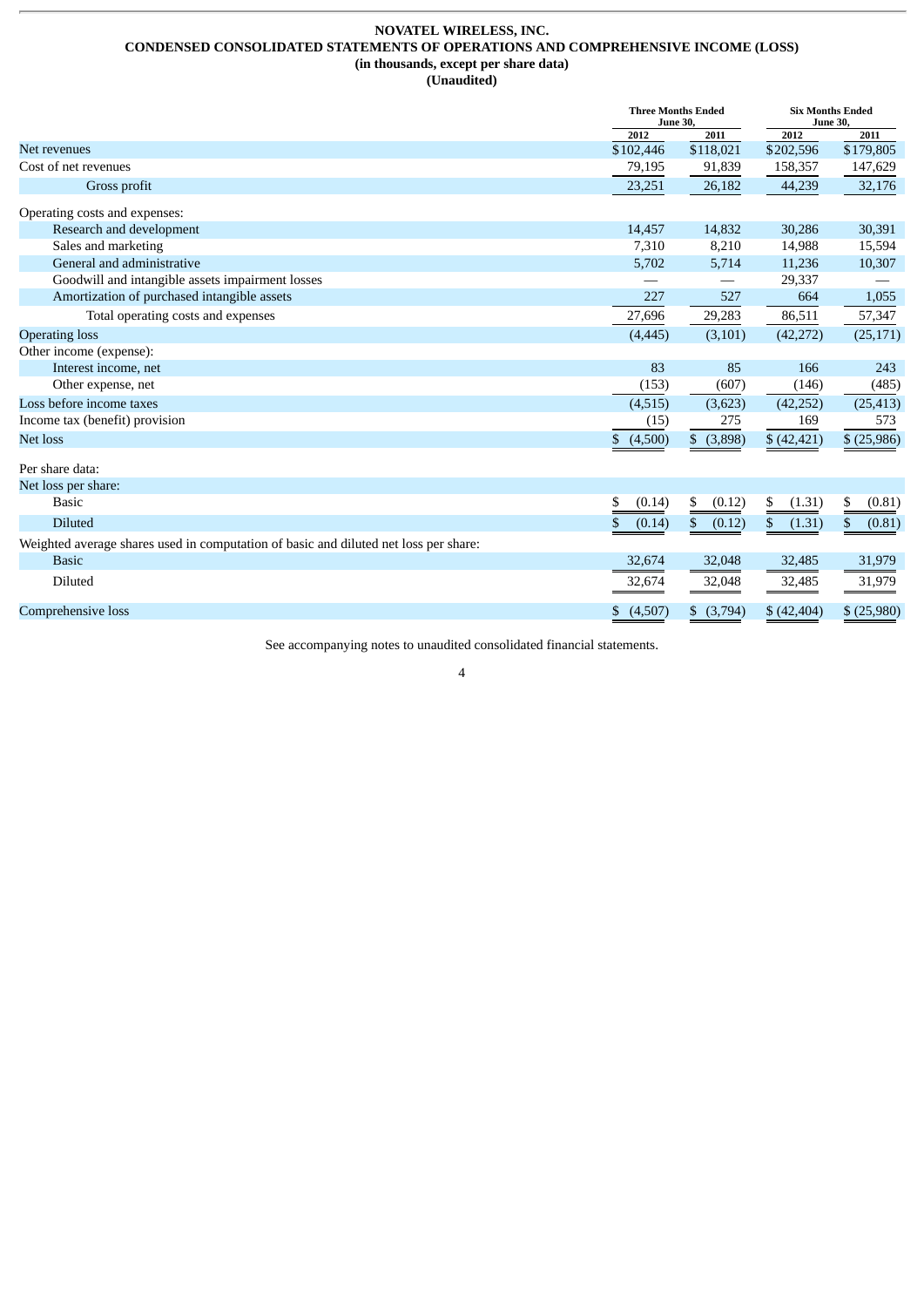## **NOVATEL WIRELESS, INC. CONDENSED CONSOLIDATED STATEMENTS OF CASH FLOWS (in thousands) (Unaudited)**

|                                                                                                  | <b>Six Months Ended</b><br><b>June 30,</b> |              |    |            |
|--------------------------------------------------------------------------------------------------|--------------------------------------------|--------------|----|------------|
|                                                                                                  |                                            | 2012         |    | 2011       |
| Cash flows from operating activities:                                                            |                                            |              |    |            |
| Net loss                                                                                         |                                            | \$(42,421)   |    | \$(25,986) |
| Adjustments to reconcile net loss to net cash used in operating activities:                      |                                            |              |    |            |
| Loss on sale/disposal of fixed asset                                                             |                                            | 28           |    |            |
| Depreciation and amortization                                                                    |                                            | 6.972        |    | 9,686      |
| Loss on goodwill and intangible assets impairment                                                |                                            | 29,337       |    | 75         |
| Provision for bad debts                                                                          |                                            | 88           |    | 123        |
| Net impairment loss on marketable securities                                                     |                                            | 39           |    | 154        |
| Inventory provision                                                                              |                                            | 316          |    | 320        |
| Share-based compensation expense                                                                 |                                            | 3,657        |    | 2,486      |
| Non-cash income tax expense (benefit)                                                            |                                            | 97           |    | (401)      |
| Changes in assets and liabilities:                                                               |                                            |              |    |            |
| Accounts receivable                                                                              |                                            | (11,271)     |    | 21,925     |
| Inventories                                                                                      |                                            | 2,398        |    | (7, 371)   |
| Prepaid expenses and other assets                                                                |                                            | (2,250)      |    | 3,010      |
| Accounts payable                                                                                 |                                            | (10, 869)    |    | (20, 965)  |
| Accrued expenses, income taxes, and other                                                        |                                            | 425          |    | (575)      |
| Net cash used in operating activities                                                            |                                            | (23, 454)    |    | (17, 519)  |
| Cash flows from investing activities:                                                            |                                            |              |    |            |
| Purchases of property and equipment                                                              |                                            | (3,588)      |    | (3,835)    |
| Purchases of intangible assets                                                                   |                                            |              |    | (100)      |
| Purchases of marketable securities                                                               |                                            | (17,530)     |    | (10, 959)  |
| Marketable securities maturities/sales                                                           |                                            | 12,059       |    | 47,674     |
| Net cash provided by (used in) investing activities                                              |                                            | (9,059)      |    | 32,780     |
| Cash flows from financing activities:                                                            |                                            |              |    |            |
| Principal payments under capital lease obligations                                               |                                            | (46)         |    | (55)       |
| Proceeds from stock option exercises and ESPP net of taxes paid on vested restricted stock units |                                            | 734          |    | (622)      |
| Net cash provided by (used in) financing activities                                              |                                            | 688          |    | (677)      |
| Effect of exchange rates on cash and cash equivalents                                            |                                            | (47)         |    | 54         |
| Net increase (decrease) in cash and cash equivalents                                             |                                            | (31, 872)    |    | 14,638     |
| Cash and cash equivalents, beginning of period                                                   |                                            | 47,069       |    | 17,375     |
| Cash and cash equivalents, end of period                                                         |                                            | \$15,197     |    | \$ 32,013  |
| Supplemental disclosures of cash flow information:                                               |                                            |              |    |            |
| Cash paid during the year for:                                                                   |                                            |              |    |            |
| Interest                                                                                         | \$                                         | $\mathbf{1}$ | \$ | 3          |
| Income taxes                                                                                     | \$                                         | 39           | \$ | 152        |
| Supplemental disclosures of non-cash financing activities:                                       |                                            |              |    |            |
| Marketable equity securities received in settlement of note receivable                           | \$                                         |              | \$ | 384        |

See accompanying notes to unaudited consolidated financial statements.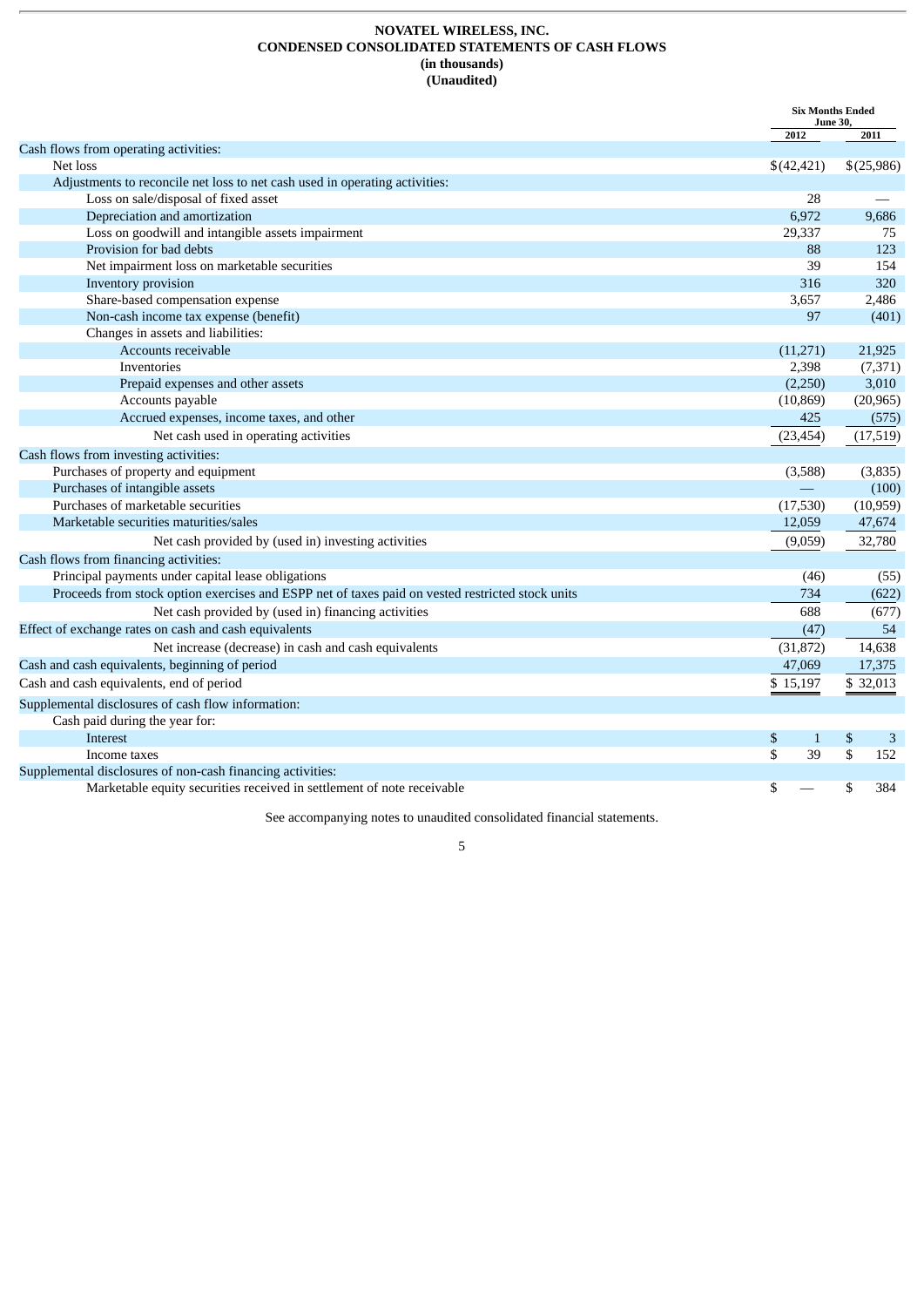### **NOVATEL WIRELESS, INC. NOTES TO CONDENSED CONSOLIDATED FINANCIAL STATEMENTS (Unaudited)**

# **1. Basis of Presentation**

The information contained herein has been prepared by Novatel Wireless, Inc. (the "Company") in accordance with the rules of the Securities and Exchange Commission. The information at June 30, 2012 and the results of the Company's operations for the three and six months ended June 30, 2012 and 2011 are unaudited. The condensed consolidated financial statements reflect all adjustments, consisting of only normal recurring accruals, which are, in the opinion of management, necessary for a fair statement of the results of the interim periods presented. These condensed consolidated financial statements and notes hereto should be read in conjunction with the audited financial statements from which they were derived and notes thereto included in the Company's Annual Report on Form 10-K for the year ended December 31, 2011. The accounting policies used in preparing these condensed consolidated financial statements are the same as those described in the Company's Form 10-K with the exception of new accounting pronouncements adopted in 2012. The results of operations for the interim periods presented are not necessarily indicative of results to be expected for any other interim period or for the year as a whole.

#### *Principles of Consolidation*

The consolidated financial statements include the accounts of the Company and its wholly owned subsidiaries. All intercompany transactions and balances have been eliminated in consolidation.

#### *Use of Estimates*

The preparation of financial statements in conformity with accounting principles generally accepted in the United States of America ("GAAP") requires management to make estimates and assumptions. These estimates and assumptions affect the reported amounts of assets, liabilities, revenues, expenses and disclosures of contingent assets and liabilities. Actual results could differ materially from these estimates. Significant estimates include allowance for doubtful accounts receivable, provision for excess and obsolete inventory, valuation of intangible and long-lived assets, valuation of goodwill, litigation, provision for warranty costs, income taxes and share-based compensation expense.

Difficult global economic conditions, tight credit markets, volatile equity, foreign currency and energy markets and declines in consumer spending have combined to increase the uncertainty inherent in these estimates and assumptions. As future events and their effects cannot be determined with precision, particularly those related to the condition of the economy, actual results could differ significantly from these estimates.

#### *New Accounting Pronouncements*

In September 2011, the Financial Accounting Standards Board (FASB) issued Accounting Standards Update (ASU) No. 2011-08 *"Intangibles-Goodwill and Other (Topic 350) — Testing Goodwill for Impairment."* ASU 2011-08 amends the previous guidance under Topic 350 which required an entity to test goodwill for impairment, on at least an annual basis, by performing the two-step goodwill impairment test described in Topic 350. The amendments in ASU 2011- 08 permit an entity to first assess qualitative factors to determine whether it is more likely than not that the fair value of a reporting unit is less than its carrying amount as a basis for determining whether it is necessary to perform the two-step goodwill impairment test. The more likely than not threshold is defined as having likelihood of more than 50 percent. ASU 2011-08 is effective for annual and interim goodwill impairment tests performed for fiscal years beginning after December 15, 2011. The Company has adopted ASU 2011-08 for our financial statement results beginning January 1, 2012 and there was no material impact on the consolidated financial statements upon adoption.

In June 2011, the FASB issued ASU No. 2011-05 *"Comprehensive Income (Topic 220) — Presentation of Comprehensive Income."* ASU 2011-05 requires that all non-owner changes in stockholders' equity be presented either in a single continuous statement of comprehensive income or in two separate but consecutive statements. In both choices, an entity is required to present each component of net income along with total net income, each component of other comprehensive income along with a total for other comprehensive income, and a total amount for comprehensive income. ASU 2011-05 is effective retrospectively for fiscal years, and interim periods within those years, beginning after December 15, 2011. The Company has adopted ASU 2011-05 and for the 2012 interim periods we elected to present comprehensive income (loss) along with our condensed consolidated statements of operations in a single continuous statement.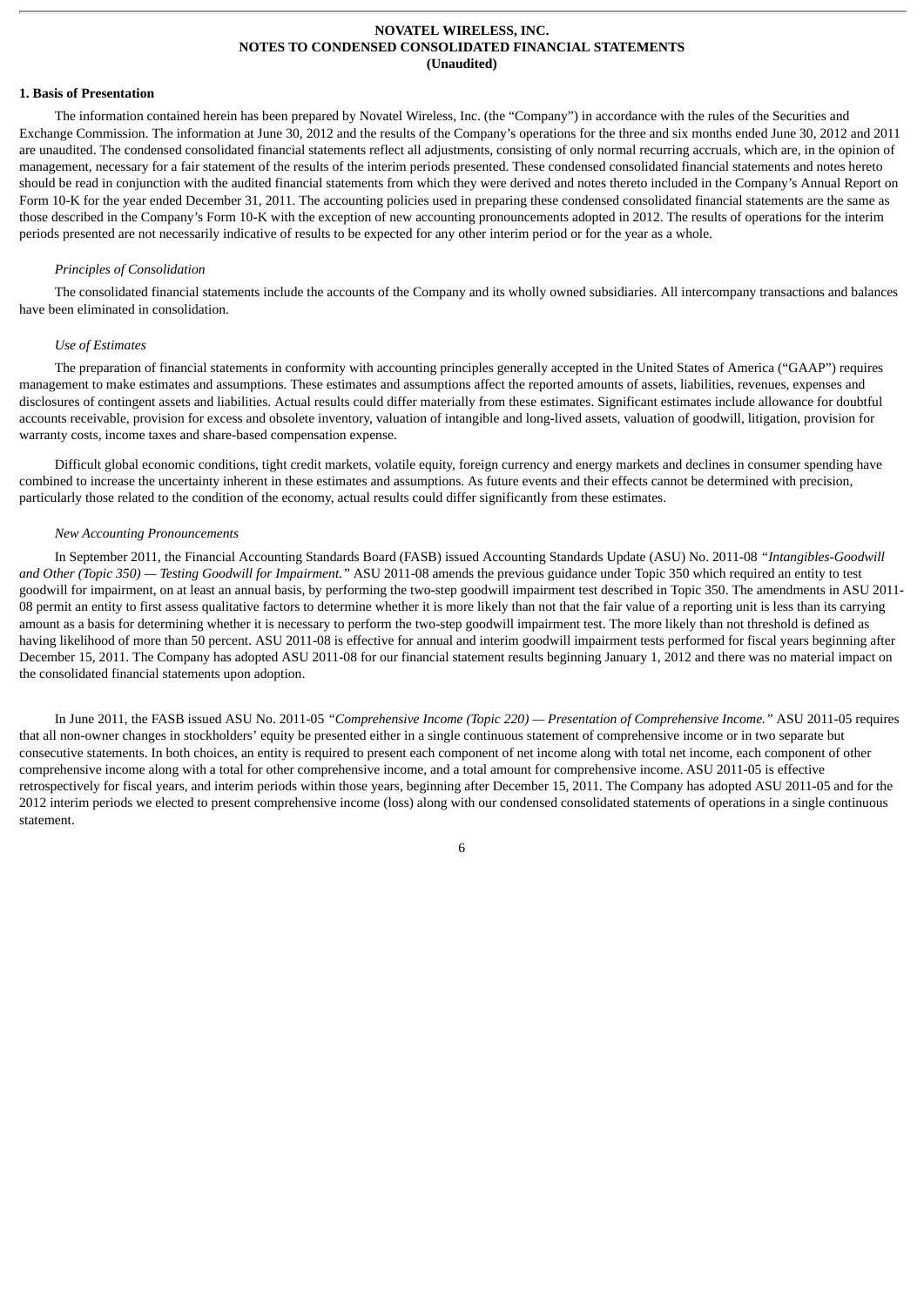## **2. Balance Sheet Details**

*Marketable Securities*

The Company's portfolio of available-for-sale securities by contractual maturity consists of the following (in thousands):

| June 30, 2012                          | <b>Maturity</b> in<br>Years        | <b>Amortized</b><br>Cost | Gross<br><b>Unrealized</b><br>Gains        | Gross<br><b>Unrealized</b><br><b>Losses</b> | <b>Estimated</b><br><b>Fair Value</b> |
|----------------------------------------|------------------------------------|--------------------------|--------------------------------------------|---------------------------------------------|---------------------------------------|
| Available-for-sale:                    |                                    |                          |                                            |                                             |                                       |
| Government agency securities           | 1 or less                          | \$2,181                  | \$                                         | \$<br>(1)                                   | \$2,180                               |
| Municipal bonds                        | 1 or less                          | 11,730                   | $\overline{2}$                             |                                             | 11,732                                |
| Certificates of deposit                | 1 or less                          | 5,040                    | $\mathbf{1}$                               | $\overline{\phantom{0}}$                    | 5,041                                 |
| Corporate debentures / bonds           | 1 or less                          | 17,447                   | $\mathbf{1}$                               | (10)                                        | 17,438                                |
| Total short-term marketable securities |                                    | 36,398                   | 4                                          | (11)                                        | 36,391                                |
| Available-for-sale:                    |                                    |                          |                                            |                                             |                                       |
| Government agency securities           | $1$ to $2$                         | 3,733                    | 5                                          |                                             | 3,738                                 |
| Muncipal bonds                         | $1$ to $2$                         | 4,714                    | $\overline{2}$                             |                                             | 4,716                                 |
| Certificates of deposit                | $1$ to $2$                         | 2,357                    | 9                                          |                                             | 2,366                                 |
| Total long-term marketable securities  |                                    | 10,804                   | 16                                         |                                             | 10,820                                |
|                                        |                                    | \$47,202                 | 20<br>\$                                   | \$<br>(11)                                  | \$47,211                              |
|                                        |                                    |                          |                                            |                                             |                                       |
| <b>December 31, 2011</b>               | <b>Maturity</b> in<br><b>Years</b> | Amortized<br>Cost        | <b>Gross</b><br><b>Unrealized</b><br>Gains | <b>Gross</b><br>Unrealized<br>Losses        | <b>Estimated</b><br><b>Fair Value</b> |
| Available-for-sale:                    |                                    |                          |                                            |                                             |                                       |
| Government agency securities           | 1 or less                          | \$6,913                  | \$                                         | \$<br>(1)                                   | \$6,912                               |
| Municipal bonds                        | 1 or less                          | 8,390                    |                                            | (6)                                         | 8,384                                 |
| Certificates of deposit                | 1 or less                          | 4,319                    | $\overline{2}$                             |                                             | 4,321                                 |
| Corporate debentures/bonds             | 1 or less                          | 8,615                    |                                            | (3)                                         | 8,612                                 |
| Marketable equity securities           | 1 or less                          | 38                       |                                            |                                             | 38                                    |
| Total short-term marketable securities |                                    | 28,275                   | $\overline{2}$                             | (10)                                        | 28,267                                |
| Available-for-sale:                    |                                    |                          |                                            |                                             |                                       |
| Government agency securities           | $1$ to $2$                         | 3,734                    | $\overline{4}$                             |                                             | 3,738                                 |
| Municipal bonds                        | 1 to 2                             | 5,967                    | $\overline{2}$                             |                                             | 5,969                                 |
| Certificates of deposit                | $1$ to $2$                         | 3,797                    |                                            | (9)                                         | 3,788                                 |
| Total long-term marketable securities  |                                    | 13,498                   | 6                                          | (9)                                         | 13,495                                |

The Company's available-for-sale securities are carried on the condensed consolidated balance sheet at fair market value with the related unrealized gains and losses included in accumulated other comprehensive income (loss) on the condensed consolidated balance sheet, which is a separate component of stockholders' equity. Realized gains and losses on the sale of available-for-sale marketable securities are determined using the specific-identification method.

As of June 30, 2012, the Company recorded a net unrealized gain of \$9,000. The Company's net unrealized gain is the result of market conditions affecting its fixed-income, debt and equity securities, which are included in accumulated other comprehensive income (loss) in the condensed consolidated balance sheet for the period then ended.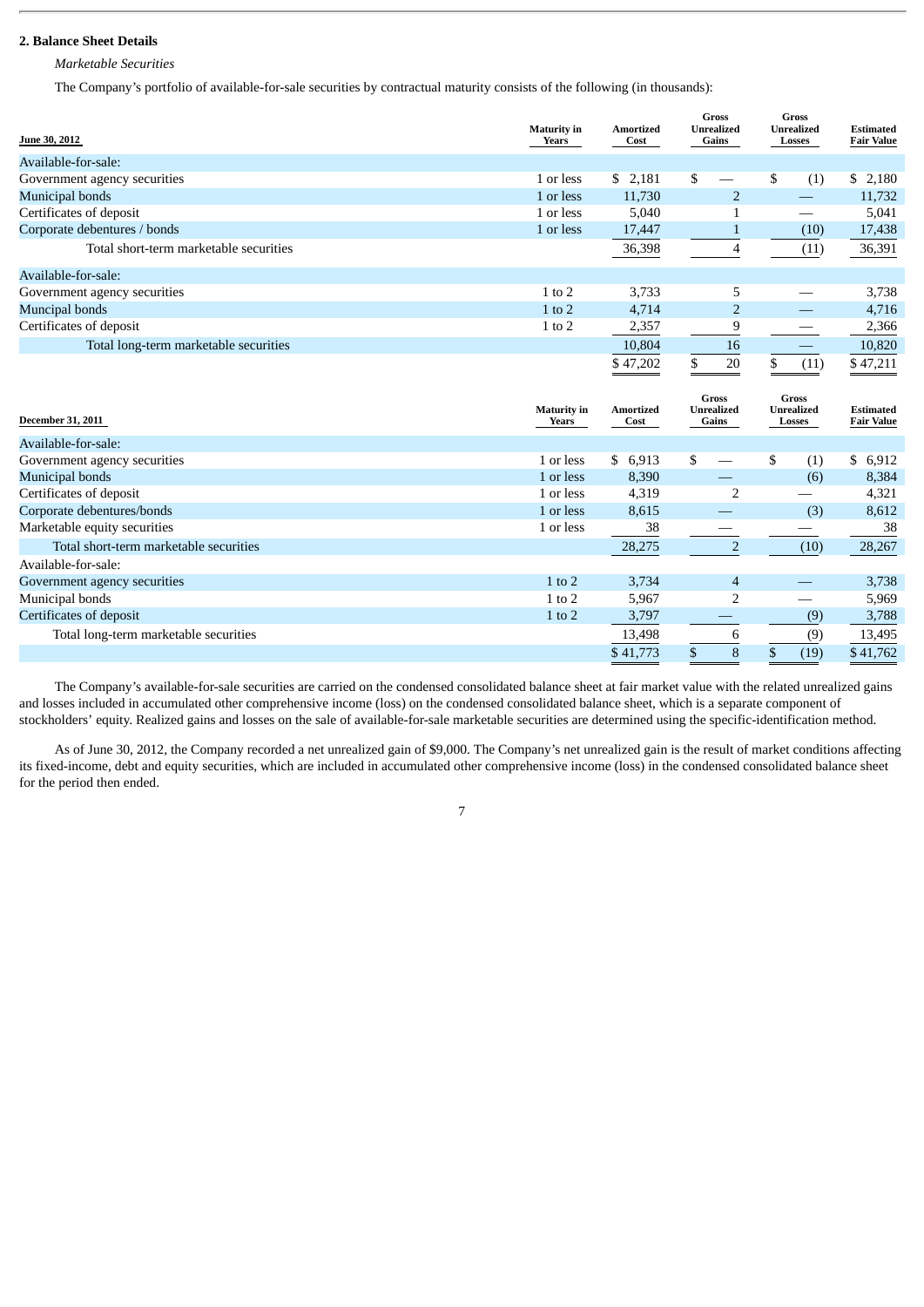# *Inventories*

Inventories consist of the following (in thousands):

|                              | <b>June 30,</b><br>2012 | December 31,<br>2011 |
|------------------------------|-------------------------|----------------------|
| Finished goods               | \$32,751                | 35,211               |
| Raw materials and components | 6,814                   | 7.068                |
|                              | \$39,565                | 42,279               |

# *Accrued Expenses*

Accrued expenses consist of the following (in thousands):

|                                              | <b>June 30,</b><br>2012 | December 31,<br>2011 |
|----------------------------------------------|-------------------------|----------------------|
| <b>Royalties</b>                             | \$5,716                 | \$<br>5,861          |
| Payroll and related expenses                 | 6,979                   | 8,706                |
| Product warranty                             | 2,674                   | 1,525                |
| Market development fund and price protection | 1,787                   | 1,750                |
| Deferred rent                                | 1,253                   | 1,135                |
| Professional fees                            | 1,416                   | 1,213                |
| Other                                        | 5,550                   | 4,854                |
|                                              | \$25,375                | 25.044               |

#### *Accrued Warranty Obligations*

Accrued warranty obligations consist of the following (in thousands):

|                                           | <b>Three Months Ended</b><br><b>June 30,</b><br>2012 |       | <b>Three Months Ended</b><br><b>June 30,</b><br>2011 | <b>Six Months Ended</b><br><b>June 30,</b><br>2012 | <b>Six Months Ended</b><br><b>June 30,</b><br>2011 |
|-------------------------------------------|------------------------------------------------------|-------|------------------------------------------------------|----------------------------------------------------|----------------------------------------------------|
| Warranty liability at beginning of period |                                                      | 1,738 | 2,349                                                | 1,525                                              | 2,279                                              |
| Additions charged to operations           |                                                      | 1,845 | 334                                                  | 2.730                                              | 1,197                                              |
| Deductions from liability                 |                                                      | (909) | (974)                                                | (1,581)                                            | (1,767)                                            |
| Warranty liability at end of period       |                                                      | 2.674 | 1,709                                                | 2.674                                              | 1,709                                              |

The Company accrues warranty costs based on estimates of future warranty-related replacement, repairs or rework of products. The Company generally provides one to three years of coverage for products following the date of purchase and the Company accrues the estimated cost of warranty coverage as a component of cost of net revenues in the condensed consolidated statements of operations and comprehensive income (loss) at the time revenue is recognized. In estimating our future warranty obligations, we consider various relevant factors, including the historical frequency and volume of claims, and the cost to replace or repair products under warranty.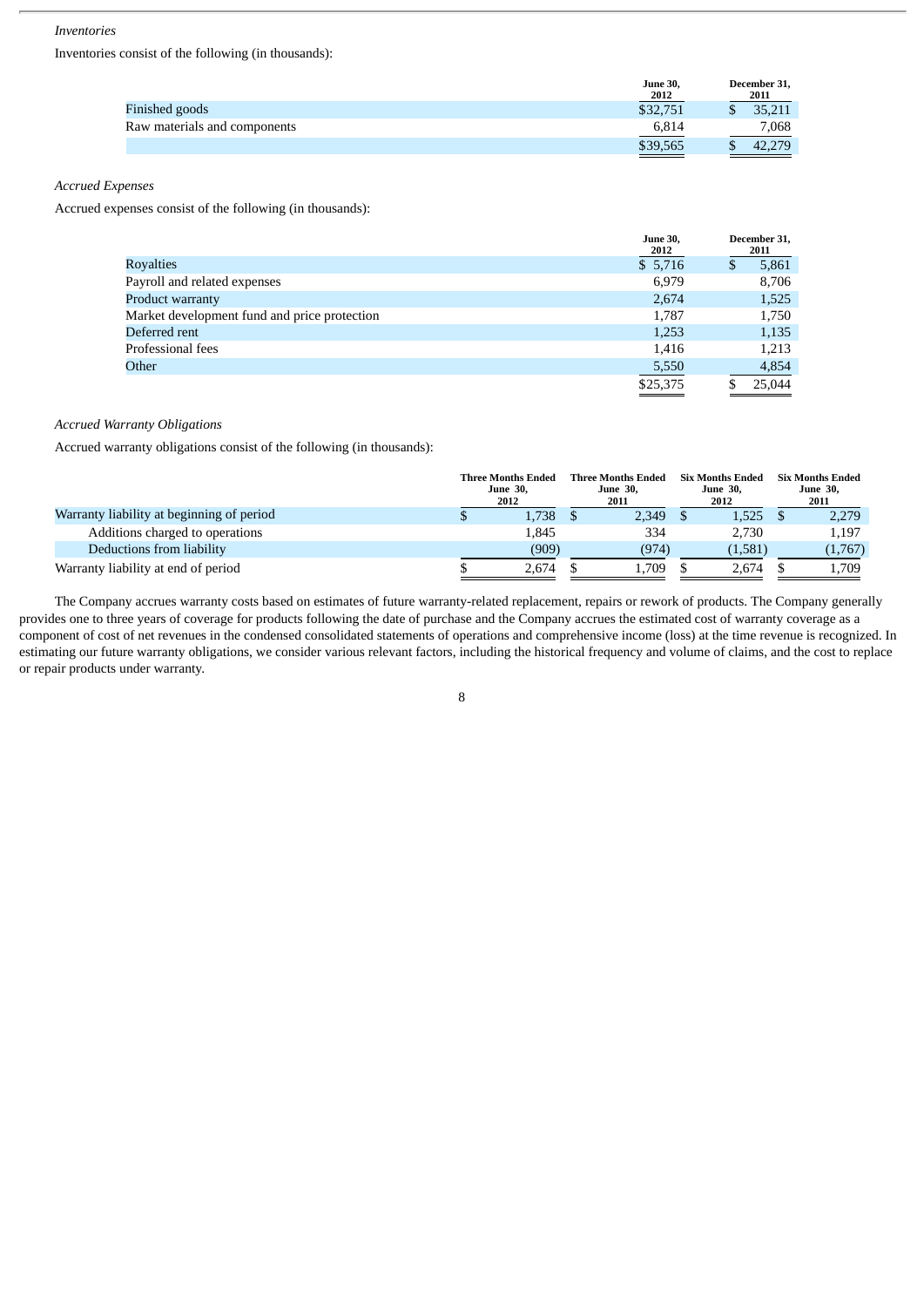# **3. Intangible Assets**

The Company's amortizable purchased intangible assets resulting from its acquisition of Enfora are composed of (in thousands):

|                                               |          | June 30, 2012 |                             |                                  |          | <b>December 31, 2011</b> |  |                                    |          |
|-----------------------------------------------|----------|---------------|-----------------------------|----------------------------------|----------|--------------------------|--|------------------------------------|----------|
|                                               | Gross    |               | Accumulated<br>Amortization | Impairment                       | Net      | Gross                    |  | Accumulated<br><b>Amortization</b> | Net      |
| Developed technologies                        | \$26,000 |               |                             | $(5,413)$ \$ $(15,477)$ \$ 5,110 |          | \$26,000                 |  | (4, 163)                           | \$21,837 |
| Trade name                                    | 12,800   |               | (1,862)                     | (5,693)                          | 5,245    | 12,800                   |  | (1, 387)                           | 11,413   |
| Other                                         | 3,720    |               | (1,798)                     | (1,620)                          | 302      | 3,720                    |  | (1,609)                            | 2,111    |
| Total amortizable purchased intangible assets | \$42,520 |               | (9,073)                     | (22,790)                         | \$10,657 | \$42,520                 |  | (7.159)                            | \$35,361 |

The following table presents details of the amortization of purchased intangible assets included in the cost of net revenues and general and administrative expense categories (in thousands):

|                                     |                                                | <b>Three Months Ended</b><br><b>June 30.</b> |         | <b>Six Months Ended</b><br><b>June 30.</b>                                                                                        |  |  |
|-------------------------------------|------------------------------------------------|----------------------------------------------|---------|-----------------------------------------------------------------------------------------------------------------------------------|--|--|
|                                     | 2012                                           | 2011                                         | 2012    | <b>2011</b>                                                                                                                       |  |  |
| Cost of net revenues                | \$289                                          | 1.120                                        | \$1,250 | \$2,439                                                                                                                           |  |  |
| General and administrative expenses | 227                                            | 527                                          | 664     | 1,055                                                                                                                             |  |  |
| Total amortization expense          | \$516<br><u> a shekara ta 1989 a shekara t</u> | 1,647<br>————                                | \$1,914 | \$3,494<br><u> a shi ne a shekara ta 1989 a shekara ta 1989 a shekara ta 1989 a shekara ta 1989 a shekara ta 1989 a shekara t</u> |  |  |

During the quarter ended March 31, 2012, the Company recorded an impairment loss of \$22.8 million related to a decrease in the estimated fair values of the purchased intangible assets fair values. See Note 4.

The following table presents details of the amortization of existing purchased intangible assets that is currently estimated to be expensed in the remainder of 2012 and thereafter (in thousands):

| <b>Fiscal year:</b>       | <b>Amount</b> |
|---------------------------|---------------|
| 2012 (remaining 6 months) | \$1,011       |
| 2013                      | 1,805         |
| 2014                      | 1,805         |
| 2015                      | 1,741         |
| 2016                      | 1,041         |
| 2017                      | 1,039         |
| <b>Thereafter</b>         | 2,215         |
| Total                     | \$10,657      |

Additionally, at June 30, 2012 and December 31, 2011, the Company had \$239,000 and \$341,000, respectively, of acquired software licenses, net of accumulated amortization of \$2.0 million and \$3.7 million, respectively. The acquired software licenses represent rights to use certain software necessary for commercial sale of the Company's products.

# **4. Goodwill**

The changes in the carrying amount of goodwill for the six month periods ended June 30, 2012 and 2011 are as follows (in thousands):

| <b>M2M Products and</b><br><b>Solutions</b> |          |
|---------------------------------------------|----------|
| 2012                                        | 2011     |
| \$19,772                                    | \$22,258 |
| (6,547)                                     |          |
| \$13,225                                    | \$22,258 |
|                                             |          |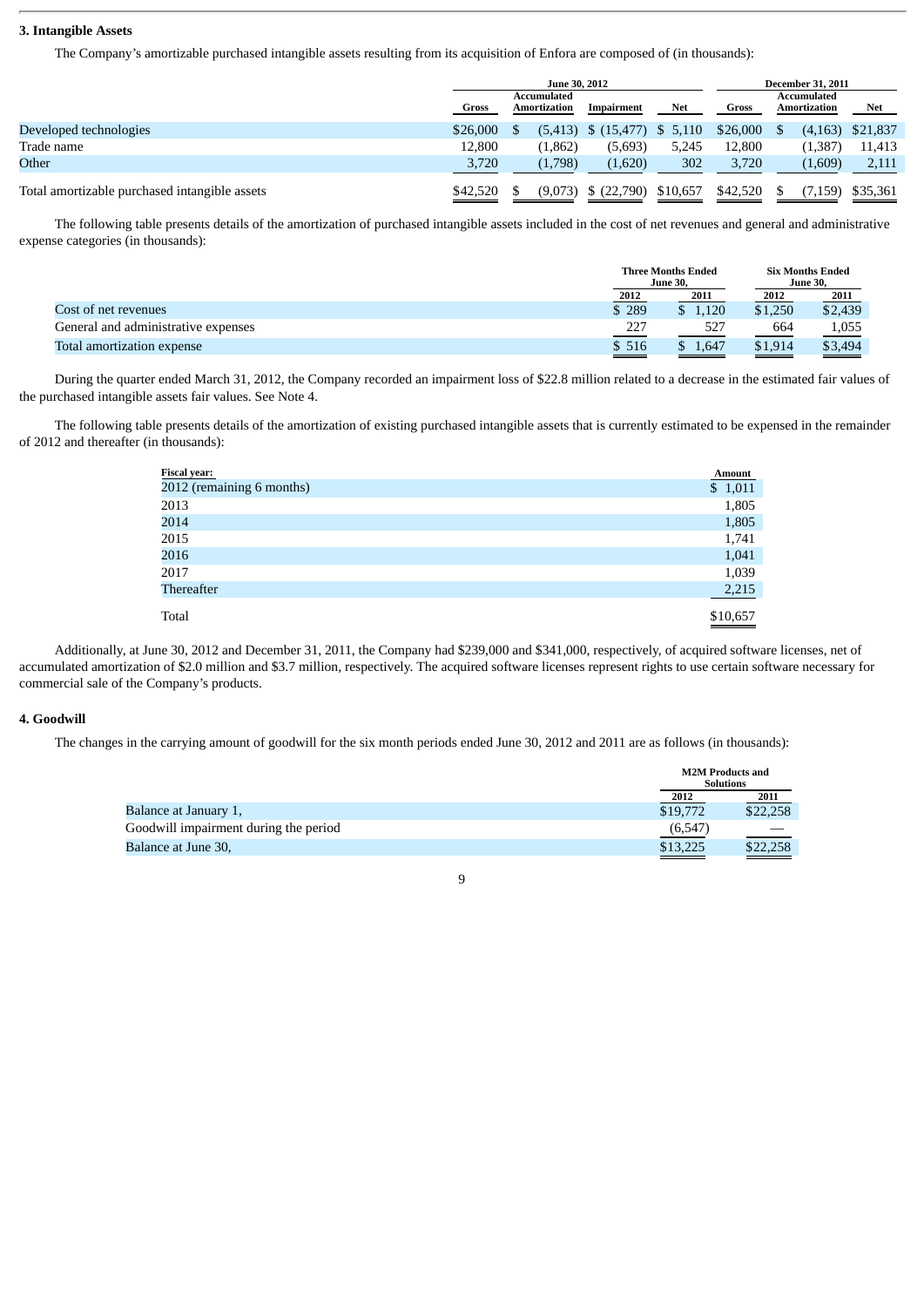During the first quarter of 2012, based on actual operating results, and reductions in management's estimates of forecasted operating results of the M2M Products and Solutions reporting unit principally due to an updated view of competitive pressures impacting average selling prices, customer product and technology selections, and the loss of certain customers, the Company determined there were sufficient indicators of impairment present to require an interim impairment analysis.

Based upon fair value tests performed with the assistance of a third party independent appraisal, the Company recorded a preliminary pre-tax goodwill impairment charge of approximately \$6.5 million and a preliminary purchased intangible asset charge of approximately \$22.8 million during the first quarter of 2012. During the second quarter of 2012, the Company finalized its review of these impairments analyses, which resulted in no adjustments to the pre-tax impairment losses recognized in the first quarter of 2012.

### **5. Fair Value Measurement of Assets and Liabilities**

The Company's fair value measurements relate to its cash equivalents, marketable debt securities, and marketable equity securities, which are classified pursuant to authoritative guidance for fair value measurements. The Company places its cash equivalents and marketable debt securities in instruments that meet credit quality standards, as specified in its investment policy guidelines. These guidelines also limit the amount of credit exposure to any one issue, issuer or type of instrument.

Our financial instruments consist principally of cash and cash equivalents, short-term and long-term marketable securities, and short-term and long-term debt securities. The Company's cash and cash equivalents consist of its investment in money market securities and treasury bills. The Company's marketable securities consist primarily of government agency securities, municipal bonds, time deposits and investment-grade corporate bonds. From time to time, the Company may utilize foreign exchange forward contracts. These contracts are valued using pricing models that take into account the currency rates as of the balance sheet date (Level 2 of the fair value hierarchy).

Assets and liabilities measured at fair value are categorized based on whether or not the inputs are observable in the market and the degree to which the inputs are observable. The categorization of financial instruments within the valuation hierarchy is based upon the lowest level of input that is significant to the fair value measurement. The hierarchy is prioritized into three levels (with Level 3 being the lowest) defined as follows:

Level 1: Pricing inputs are based on quoted market prices for identical assets or liabilities in active markets (e.g., NYSE). Active markets are those in which transactions for the asset or liability occur in sufficient frequency and volume to provide pricing information on an ongoing basis.

*Level 2:* Pricing inputs include benchmark yields, trade data, reported trades and broker dealer quotes, two-sided markets and industry & economic events, yield to maturity, Municipal Securities Rule Making Board reported trades and vendor trading platform data. Level 2 includes those financial instruments that are valued using various pricing services and broker pricing information including Electronic Communication Networks and broker feeds.

*Level 3:* Pricing inputs include significant inputs that are generally less observable from objective sources, including the Company's own assumptions.

The fair value of the majority of our cash and cash equivalents and marketable equity securities were determined based on Level 1 inputs. The fair value of our marketable debt securities was determined based on Level 2 inputs. We do not have any securities in the Level 3 category. The Company reviews the fair value hierarchy classification on a quarterly basis. Changes in the observability of valuation inputs may result in a reclassification of levels for certain securities within the fair value hierarchy.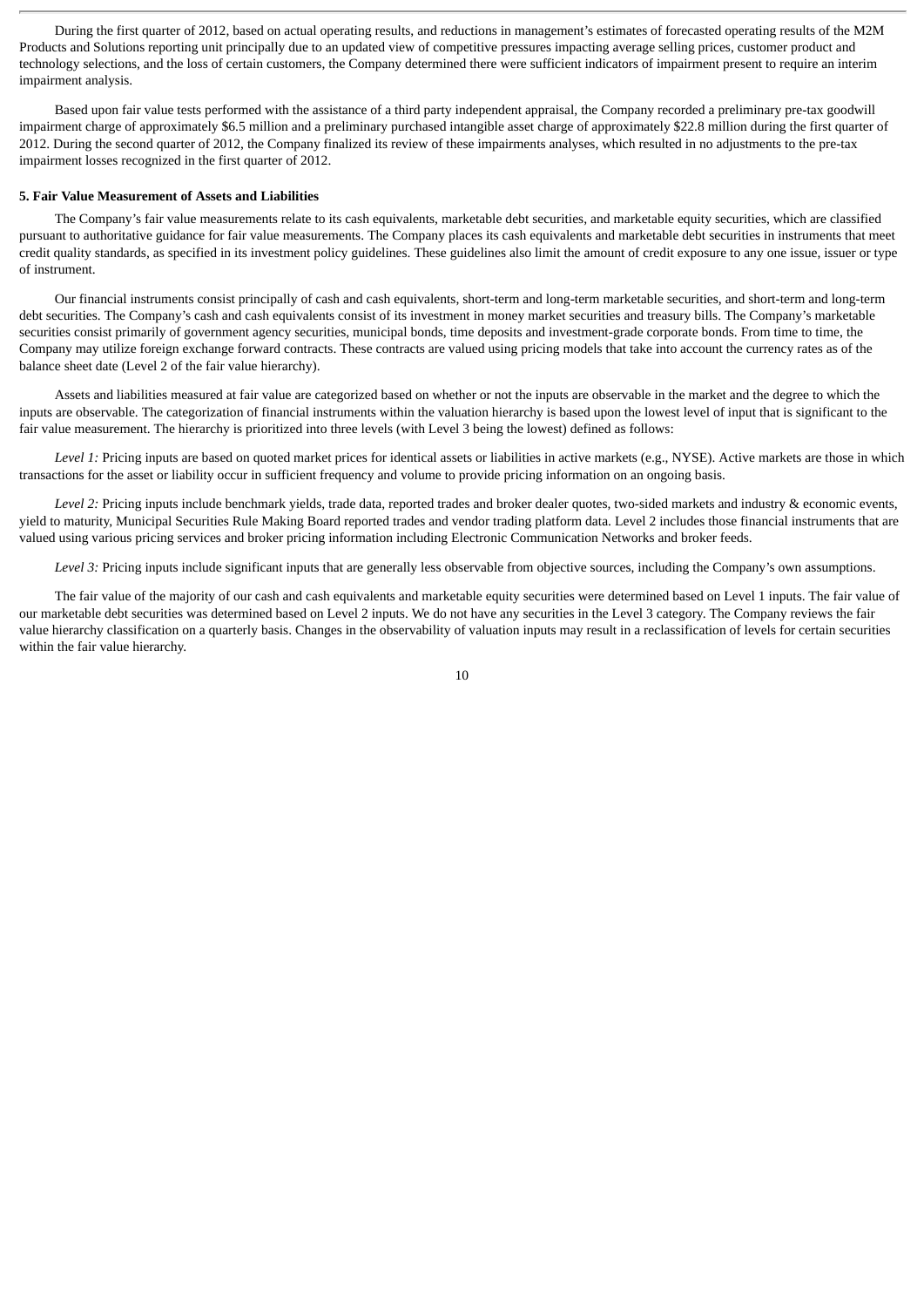The following table summarizes the Company's financial instruments measured at fair value on a recurring basis in accordance with the authoritative guidance for fair value measurements as of June 30, 2012 (in thousands):

| <b>Description</b>                     | June 30, 2012 | <b>Level 1</b> | <b>Level 2</b> |
|----------------------------------------|---------------|----------------|----------------|
| Assets:                                |               |                |                |
| Cash equivalents                       |               |                |                |
| Money market funds                     | \$<br>5,645   | \$5,645        | \$             |
| <b>US Treasury securities</b>          | 284           |                | 284            |
| Total cash equivalents                 | 5,929         | 5,645          | 284            |
| Short-term marketable securities:      |               |                |                |
| Available-for-sale:                    |               |                |                |
| Government agency securities           | 2,180         |                | 2,180          |
| Municipal bonds                        | 11,732        |                | 11,732         |
| Certificates of deposit                | 5,041         |                | 5,041          |
| Corporate debentures / bonds           | 17,438        |                | 17,438         |
| Total short-term marketable securities | 36,391        |                | 36,391         |
| Long-term marketable securities:       |               |                |                |
| Available-for-sale:                    |               |                |                |
| Government agency securities           | 3,738         |                | 3,738          |
| Municipal bonds                        | 4,716         |                | 4,716          |
| Certificates of deposit                | 2,366         |                | 2,366          |
| Total long-term marketable securities  | 10,820        |                | 10,820         |
| Total financial assets                 | 53,140        | \$5,645        | \$47,495       |

There were no transfers between Level 1 and Level 2 securities during the six months ended June 30, 2012. All of our long-term marketable debt securities had maturities of between one and two years in duration at June 30, 2012.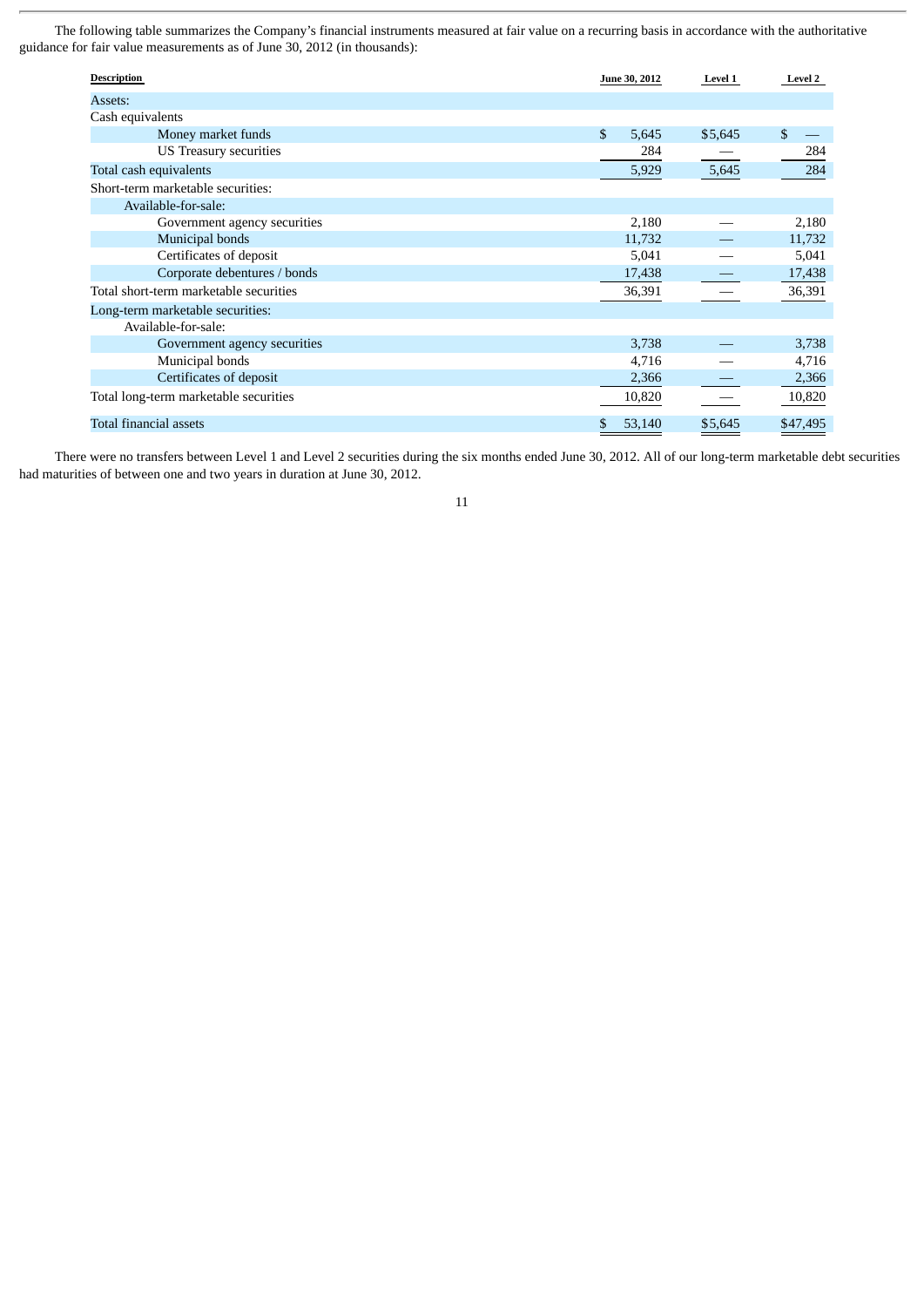The following table summarizes the Company's financial instruments measured at fair value on a recurring basis in accordance with the authoritative guidance for fair value measurements as of December 31, 2011 (in thousands):

| <b>Description</b>                     |    | December 31,<br>2011 | <b>Level 1</b> | <b>Level 2</b> |
|----------------------------------------|----|----------------------|----------------|----------------|
| Assets:                                |    |                      |                |                |
| Cash equivalents                       |    |                      |                |                |
| Money market funds                     | \$ | 25,137               | \$25,137       | \$             |
| <b>US Treasury securities</b>          |    | 5,784                |                | 5,784          |
| Total cash equivalents                 |    | 30,921               | 25,137         | 5,784          |
| Short-term marketable securities:      |    |                      |                |                |
| Available-for-sale:                    |    |                      |                |                |
| Government agency securities           |    | 6,912                |                | 6,912          |
| Municipal bonds                        |    | 8,384                |                | 8,384          |
| Certificates of deposit                |    | 4,321                |                | 4,321          |
| Corporate debentures / bonds           |    | 8,612                |                | 8,612          |
| Marketable equity securities           |    | 38                   | 38             |                |
| Total short-term marketable securities |    | 28,267               | 38             | 28,229         |
| Long-term marketable securities:       |    |                      |                |                |
| Available-for-sale:                    |    |                      |                |                |
| Government agency securities           |    | 3,738                |                | 3,738          |
| Municipal bonds                        |    | 5,969                |                | 5,969          |
| Certificates of deposit                |    | 3,788                |                | 3,788          |
| Total long-term marketable securities  |    | 13,495               |                | 13,495         |
| Total financial assets                 | S  | 72,683               | \$25,175       | \$47,508       |

# **6. Share-Based Compensation**

The Company included the following amounts for share-based compensation awards in the accompanying unaudited condensed consolidated statements of operations and comprehensive income (loss) for the three and six months ended June 30, 2012 and 2011 (in thousands):

|                            |           | <b>Three Months Ended</b><br><b>June 30.</b> | <b>Six Months Ended</b><br><b>June 30,</b> |         |  |
|----------------------------|-----------|----------------------------------------------|--------------------------------------------|---------|--|
|                            | 2012      | 2011                                         | 2012                                       | 2011    |  |
| Cost of net revenues       | 182<br>S. | 108                                          | \$376                                      | \$234   |  |
| Research and development   | 693       | 383                                          | 1,388                                      | 808     |  |
| Sales and marketing        | 371       | 284                                          | 733                                        | 563     |  |
| General and administrative | 577       | 416                                          | 1,160                                      | 881     |  |
| <b>Totals</b>              | \$1,823   | \$1,191                                      | \$3,657                                    | \$2,486 |  |

# **7. Segment Information and Concentrations of Risk**

*Segment Information*

The Company reports segment information based on the "management" approach. The management approach designates the internal reporting used by senior management for making decisions and assessing performance as the source of the Company's reportable segments.

The Company operates in the wireless broadband technology industry and senior management makes decisions about allocating resources based on the following reportable segments:

- Mobile Computing Products segment—includes our MiFi products, USB and PC-card modems and Embedded Modules that enable data transmission and services via cellular wireless networks.
- The M2M Products and Solutions segment was established as a result of our acquisition of Enfora in 2010. It includes our intelligent assetmanagement solutions utilizing cellular wireless technology, and M2M communication devices, and embedded modules that enable M2M data transmission and services via cellular wireless networks.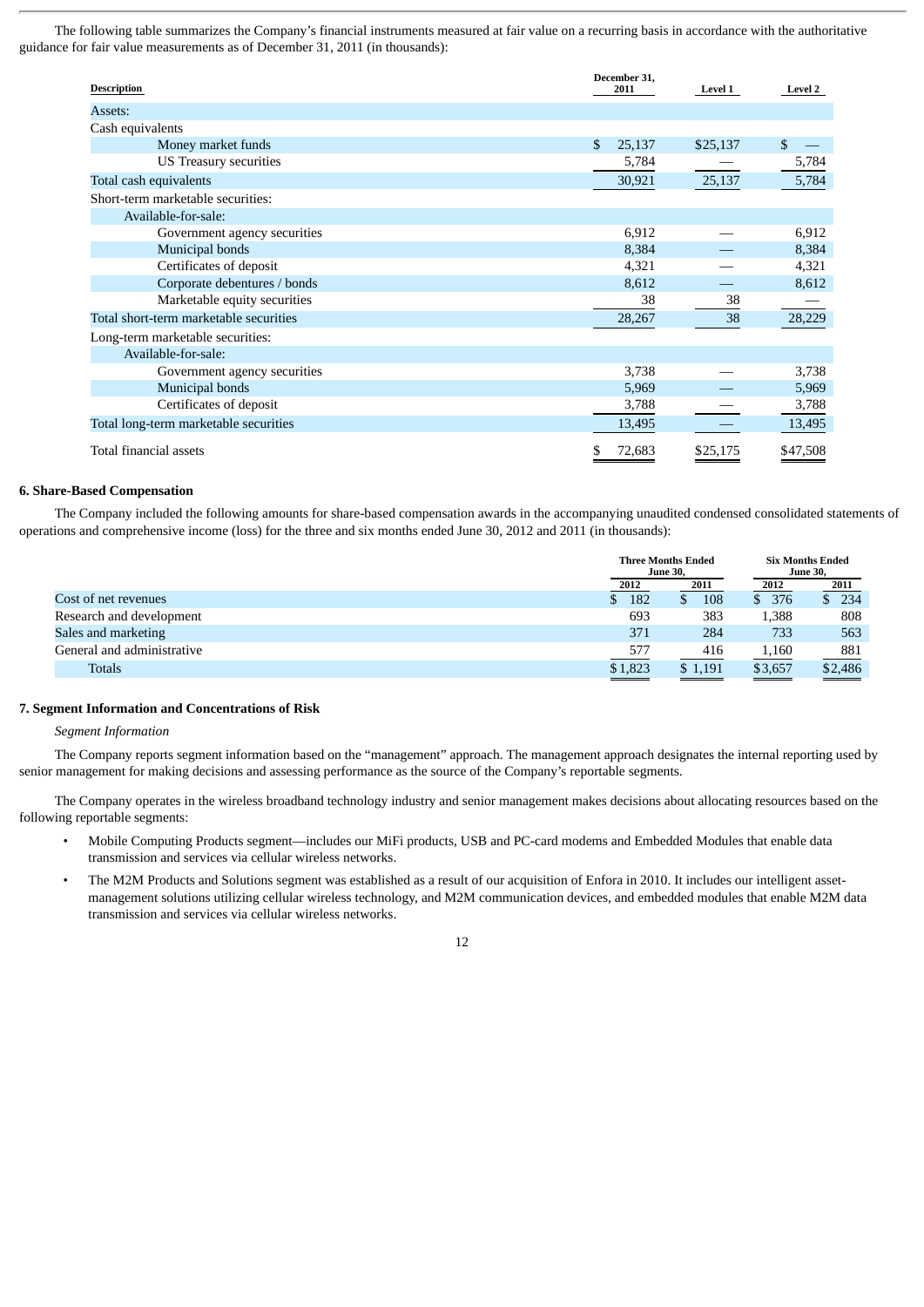Segment revenues and segment operating income (loss) represent the primary financial measures used by senior management to assess performance and include the net revenues, cost of net revenues, sales and other operating expenses for which management is held accountable. Segment expenses include sales and marketing, research and development, administration, and amortization expenses that are directly related to individual segments. Segment earnings (loss) also includes acquisition-related costs, purchase price amortization, restructuring, impairment and integration costs. The table below presents net revenues from external customers, operating income (loss) and identifiable assets for our reportable segments (in thousands):

|                                            | Three Months Ended June 30, |          |              | Six Months Ended June 30, |                  |     |                      |
|--------------------------------------------|-----------------------------|----------|--------------|---------------------------|------------------|-----|----------------------|
|                                            |                             | 2012     |              | 2011                      | 2012             |     | 2011                 |
| <b>Net revenues by operating segment:</b>  |                             |          |              |                           |                  |     |                      |
| <b>Mobile Computing Products</b>           | \$                          | 92,552   | S.           | 105,781                   | \$183,431        |     | \$155,577            |
| <b>M2M Products and Solutions</b>          |                             | 9,894    |              | 12,240                    | 19,165           |     | 24,228               |
| Total                                      | S.                          | 102,446  | $\mathbb{S}$ | 118,021                   | \$202,596        |     | \$179,805            |
| <b>Operating income (loss):</b>            |                             |          |              |                           |                  |     |                      |
| <b>Mobile Computing Products</b>           | \$                          | (718)    | \$           | 1,010                     | \$<br>(4, 188)   |     | \$(15,670)           |
| <b>M2M Products and Solutions</b>          |                             | (3,727)  |              | (4, 111)                  | (38,084)         |     | (9,501)              |
| Total                                      |                             | (4, 445) | \$           | (3, 101)                  | \$ (42,272)      |     | \$(25,171)           |
|                                            |                             |          |              |                           | June 30,<br>2012 |     | December 31,<br>2011 |
| Identifiable assets by reportable segment: |                             |          |              |                           |                  |     |                      |
| <b>Mobile Computing Products</b>           |                             |          |              |                           | \$160,784        | \$. | 181,180              |
| <b>M2M Products and Solutions</b>          |                             |          |              |                           | 39,637           |     | 67,999               |
| Total                                      |                             |          |              |                           | \$200.421        | \$  | 249,179              |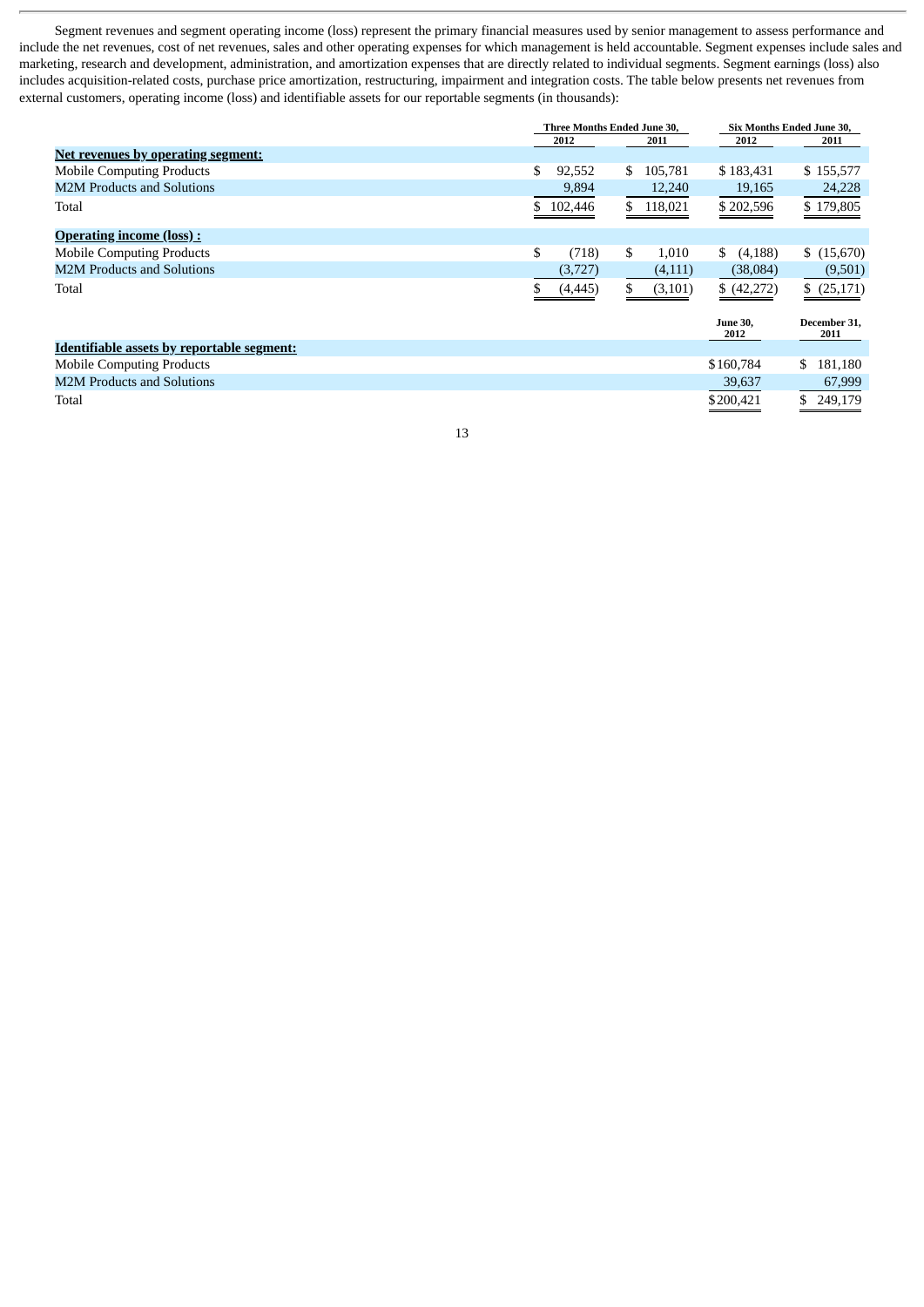The Company has operations in the United States, Canada, Europe, Latin America and Asia. The following table details the geographic concentration of the Company's assets in the United States, Canada, Europe, Latin America and Asia (in thousands):

|                                | <b>June 30,</b><br>2012 | December 31,<br>2011 |
|--------------------------------|-------------------------|----------------------|
| <b>United States</b>           | \$194,200               | \$243,030            |
| Canada                         | 4.717                   | 4,764                |
| Europe, Latin America and Asia | 1,504                   | 1,385                |
|                                | \$200,421               | 249,179              |

The following table details the concentration of the Company's net revenues by geographic region:

|                                | Three months ended<br><b>June 30,</b> |        | Six months ended<br><b>June 30,</b> |        |  |
|--------------------------------|---------------------------------------|--------|-------------------------------------|--------|--|
|                                | 2012                                  | 2011   | 2012                                | 2011   |  |
| United States and Canada       | 92.7%                                 | 95.2%  | 92.2%                               | 93.3%  |  |
| Latin America                  | 1.5                                   |        | 3.0                                 |        |  |
| Europe, Middle East and Africa | 5.5                                   | 3.3    | 4.4                                 | 4.2    |  |
| Asia and Australia             | 0.3                                   | 1.5    | 0.4                                 | 2.5    |  |
|                                | 100.0%                                | 100.0% | 100.0%                              | 100.0% |  |

#### *Concentrations of Risk*

Substantially all of the Company's net revenues are derived from sales of cellular wireless access products. Any significant decline in market acceptance of the Company's products or in the financial condition of the Company's existing customers would have an adverse effect on the Company's results of operations and financial condition.

A significant portion of the Company's net revenues are derived from a small number of customers. For the three months ended June 30, 2012, sales to our three largest customers accounted for 63%, 9%, and 5% of net revenues. In the same period in 2011, sales to our three largest customers accounted for 47%, 19%, and 12% of net revenues. For the six months ended June 30, 2012, sales to our three largest customers accounted for 60%, 11%, and 6% of net revenues. In the same period in 2011, sales to our three largest customers accounted for 43%, 20%, and 12% of net revenues. The Company outsources its manufacturing to four third-party contract manufacturers. If one or more of these manufacturers were to experience delays, disruptions, capacity constraints or quality control problems in manufacturing operations, product shipments to the Company's customers could be delayed or its customers could consequently elect to cancel the underlying product purchase order, which would negatively impact the Company's revenues and results of operations.

#### **8. Earnings Per Share**

Basic earnings per share ("EPS") excludes dilution and is computed by dividing net income (loss) attributable to common stockholders by the weightedaverage number of common shares outstanding for the period. Diluted EPS reflects the potential dilution that could occur if securities or other contracts to issue common stock were exercised or converted into common stock using the treasury stock method. Potentially dilutive securities (consisting of options and restricted stock units ("RSUs") and employee stock purchase plan ("ESPP") withholdings using the treasury stock method) are excluded from the diluted EPS computation in loss periods and when the applicable exercise price is greater than the market price on the period end date as their effect would be anti-dilutive.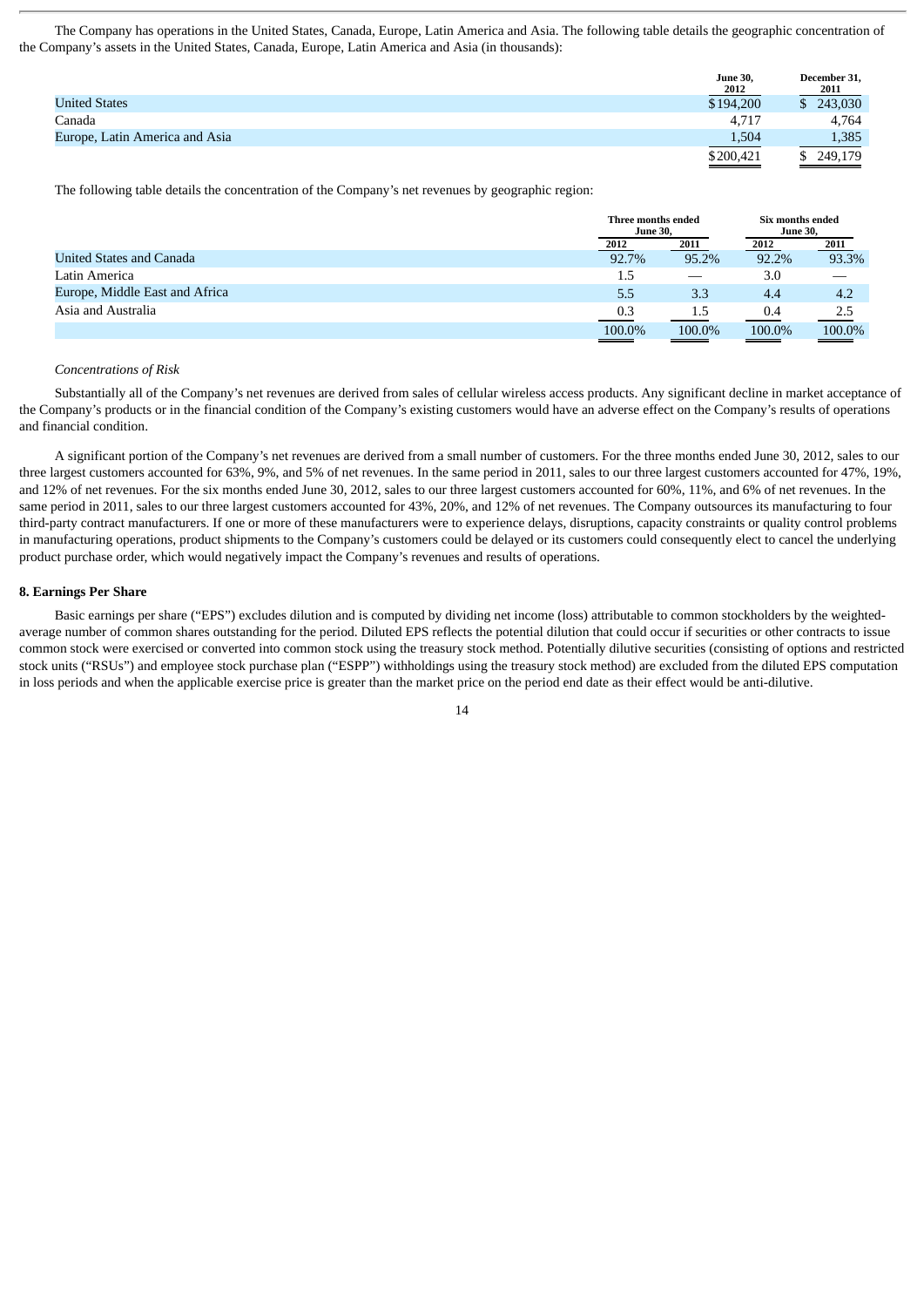For the three and six months ended June 30, 2012, basic and diluted weighted-average common shares outstanding were 32,674,404 and 32,485,173, respectively. During these same periods, weighted-average options, RSUs, and ESPP shares to acquire a total of 6,425,869 and 6,213,505 shares of common stock, respectively, were outstanding but not included in the computation of diluted earnings per share as their effect was anti-dilutive.

For the three and six months ended June 30, 2011, basic and diluted weighted-average common shares outstanding were 32,048,141 and 31,978,771, respectively. During these same periods, weighted-average options RSUs, and ESPP shares to acquire a total of 4,792,540 and 3,953,808 shares of common stock, respectively, were outstanding but not included in the computation of diluted earnings per share as their effect was anti-dilutive.

#### **9. Commitments and Contingencies**

# *Legal Matters*

The Company is, from time to time, party to various legal proceedings arising in the ordinary course of business. For example, the Company is currently named as a defendant or co-defendant in a number of patent infringement lawsuits in the U.S. and is indirectly participating in other U.S. patent infringement actions pursuant to its contractual indemnification obligations to certain customers. Based on evaluation of these matters and discussions with Company's intellectual property litigation counsel, the Company believes that liabilities arising from or sums paid in settlement of these existing matters would not have a material adverse effect on its consolidated results of operations or financial condition.

On September 15, 2008 and September 18, 2008, two putative securities class action lawsuits were filed in the United States District Court for the Southern District of California on behalf of persons who allegedly purchased our stock between February 5, 2007 and August 19, 2008. On December 11, 2008, these lawsuits were consolidated into a single action entitled *Backe v. Novatel Wireless, Inc., et al.*, Case No. 08-CV-01689-H (RBB) (Consolidated with Case No. 08- CV-01714-H (RBB)) (U.S.D.C., S.D. Cal.). In May 2010, the district court re-captioned the case *In re Novatel Wireless Securities Litigation*. The plaintiffs filed the consolidated complaint on behalf of persons who allegedly purchased our stock between February 27, 2007 and November 10, 2008. The consolidated complaint names the Company and certain of our current and former officers as defendants. The consolidated complaint alleges generally that we issued materially false and misleading statements during the relevant time period regarding the strength of our products and market share, our financial results and our internal controls. The plaintiffs are seeking an unspecified amount of damages and costs. The court has denied defendants' motions to dismiss. In May 2010, the court entered an order granting the plaintiffs' motion for class certification and certified a class of purchasers of Company common stock between February 27, 2007 and September 15, 2008. On February 14, 2011, following extensive discovery, the Company filed a motion for summary judgment on all of plaintiffs' claims. A trial date had been set for May 10, 2011. On March 15, 2011, the case was reassigned to a new district judge, the Honorable Anthony J. Battaglia. Following the reassignment, the court vacated the trial date pending the court's consideration of dispositive motions. Oral argument on the motion for summary judgment was heard by the court on June 17, 2011. On November 23, 2011, the court issued an order granting in part and denying in part the motion for summary judgment. On July 9, 2012, the court vacated the final pretrial conference date. Dates for the pretrial conference and trial have not yet been scheduled. The Company intends to defend this litigation vigorously. At this time, there can be no assurance as to the ultimate outcome of this litigation. We have not recorded any significant accruals for contingent liabilities associated with this matter based on our belief that a liability, while possible, is not probable. Further, any possible range of loss cannot be estimated at this time.

On October 8, 2008, a purported shareholder, Jerry Rosenbaum, filed a derivative action in the Superior Court for the State of California, County of San Diego, against the Company, as nominal defendant, and certain of our current and former officers and directors, as defendants. Two other purported shareholders, Mark Campos and Chris Arnsdorf, separately filed substantially similar lawsuits in the same court on October 20, 2008 and November 5, 2008, respectively. On October 16, 2009, the plaintiffs filed a consolidated complaint. The consolidated complaint, Case No. 37-2008-00093576-CU-NP-CTL, alleges claims for breaches of fiduciary duties, violations of certain provisions of the California Corporations Code, unjust enrichment, and gross mismanagement. In February 2010, the court granted the defendants' motion to stay the action pending the resolution of the federal securities class action described above. In July 2010, the parties executed a memorandum of understanding setting forth the terms to be included in a contemplated settlement. Any settlement would be subject to court approval. The memorandum of understanding did not contemplate any restitution from the defendants. Following execution of the memorandum of understanding, plaintiffs conducted certain confirmatory discovery and sought to negotiate an award of legal fees as part of the terms to be included in a stipulation of settlement. Plaintiffs have since purported to terminate the memorandum of understanding. On January 28, 2011, the court held an informal status conference, at which plaintiffs requested that the court lift the stay of action. The court declined plaintiffs' request. Following certain additional confirmatory discovery and negotiations, on March 2, 2012, the parties executed a Stipulation of Settlement, which settlement was submitted to the court for approval. The court preliminarily approved the settlement pursuant to an order dated March 15, 2012. The settlement requires the Company to maintain and/or implement certain corporate governance measures and provides for the payment of fees and expenses to the plaintiffs' counsel of an amount not to exceed \$900,000,  $\$500,000$  of which is to be paid out of insurance proceeds, and  $\$400,000$  to be paid by the Company. These fees have been paid in accordance with the March 15th order and on May 4, 2012, the court granted final approval of the settlement. The Company recorded the \$400,000 in fees in its 2011 financial results.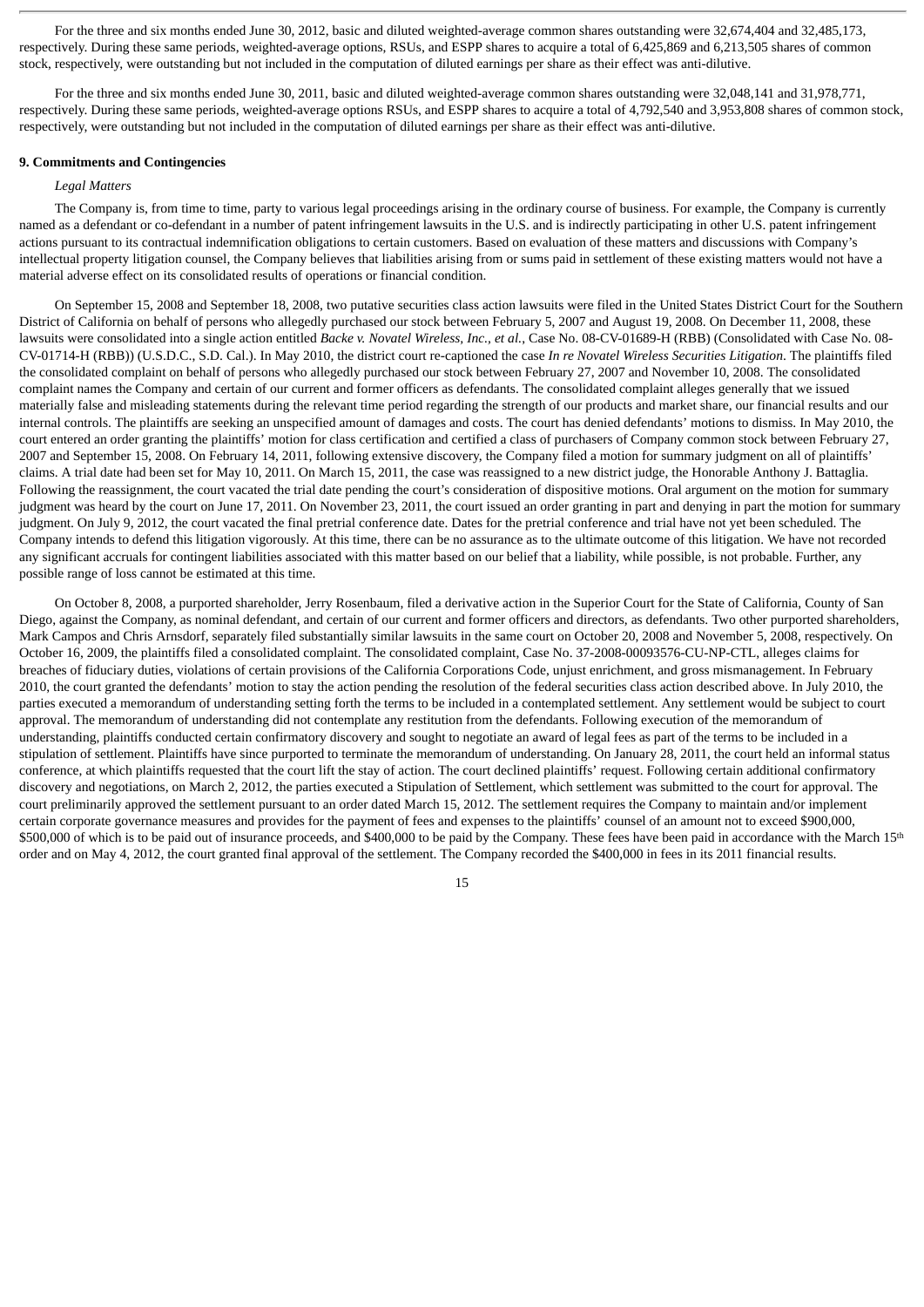## *Indemnification*

In the normal course of business, the Company periodically enters into agreements that require the Company to indemnify and defend its customers for, among other things, claims alleging that the Company's products infringe third-party patents or other intellectual property rights. The Company's maximum exposure under these indemnification provisions cannot be estimated but the Company does not believe that there are any matters individually or collectively that would have a material adverse effect on its financial condition, results of operation or cash flows.

#### *Credit Facility*

The Company has a credit facility with a bank to allow margin borrowings based on the Company's investments in cash equivalents and marketable securities held with the bank. This facility is collateralized by the Company's cash equivalents and marketable securities held with the bank. Borrowings under the facility incur an interest rate at the bank's base rate plus 1%. This margin account facility provides the Company with the flexibility to access cash for short periods of time and avoids the need to sell marketable securities for these short-term requirements. At June 30, 2012, the Company had approximately \$25.2 million in cash equivalents and marketable securities held at this bank. Any monies borrowed and interest incurred are payable on demand, and there is no express expiration date to the credit facility. During August 2012, the Company borrowed \$5.0 million against the facility, which remained outstanding as of the date of this report.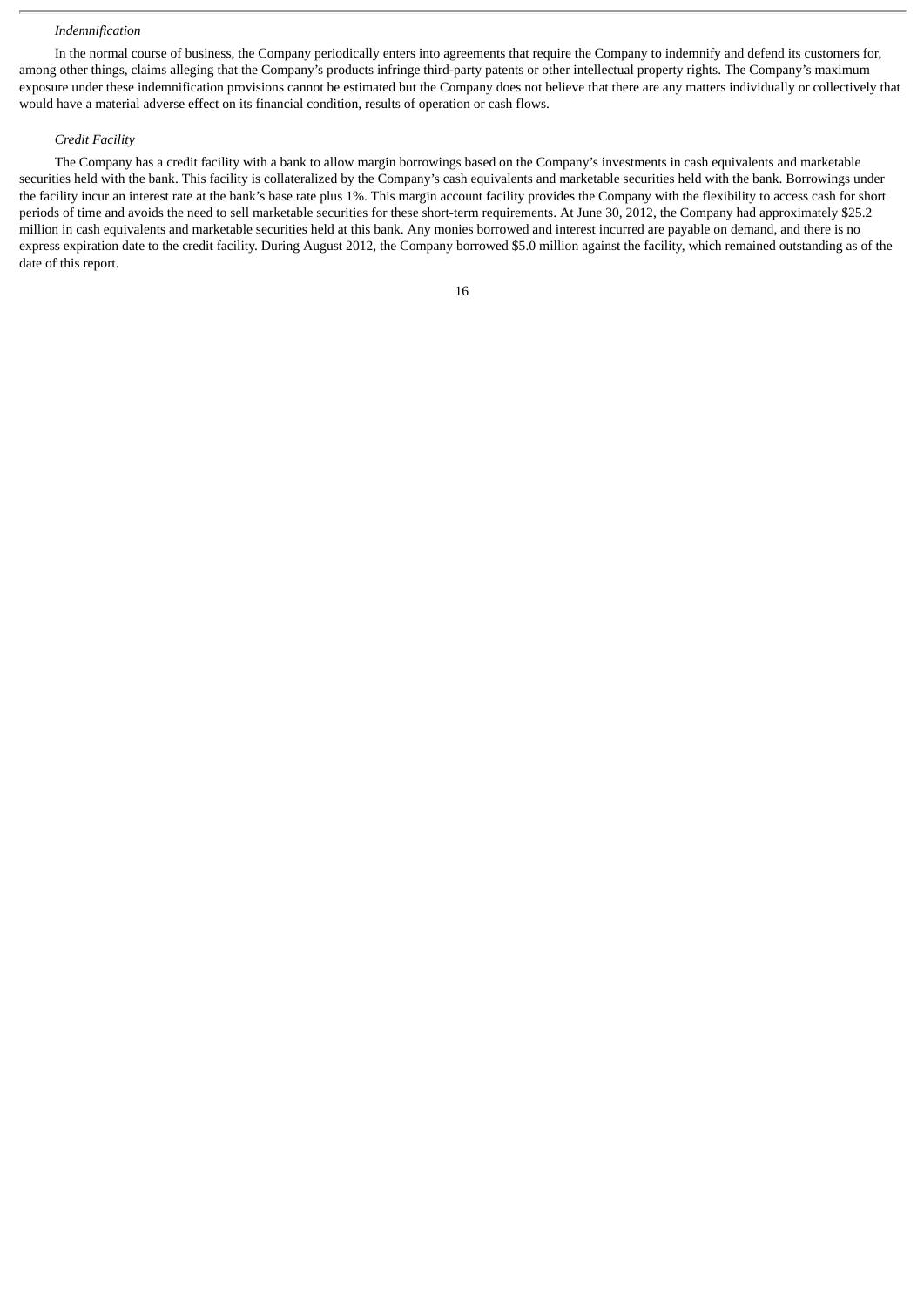#### **10. Comprehensive Loss**

Comprehensive loss consists of the following (in thousands):

|                                                                                  | <b>Three Months Ended</b><br><b>June 30.</b> |               | <b>Six Months Ended</b><br><b>June 30.</b> |            |
|----------------------------------------------------------------------------------|----------------------------------------------|---------------|--------------------------------------------|------------|
|                                                                                  | 2012                                         | 2011          | 2012                                       | 2011       |
| Net loss                                                                         | \$(4,500)                                    | $$$ $(3,898)$ | \$(42,421)                                 | \$(25,986) |
| Unrealized gain (loss) on cash equivalents and marketable securities, net of tax |                                              | 104           |                                            |            |
| Comprehensive loss                                                               | \$(4,507)                                    | \$(3,794)     | \$(42, 404)                                | \$(25,980) |

#### **11. Income Taxes**

The Company recognizes federal, state and foreign current tax liabilities or assets based on its estimate of taxes payable to or refundable by tax authorities in the current fiscal year. The Company also recognizes federal, state and foreign deferred tax liabilities or assets based on the Company's estimate of future tax effects attributable to temporary differences and carry forwards. The Company records a valuation allowance to reduce any deferred tax assets by the amount of any tax benefits that, based on available evidence and judgment, are not expected to be realized.

The Company assesses whether a valuation allowance should be recorded against its deferred tax assets based on the consideration of all available evidence, using a "more-likely-than-not" realization standard. The four sources of taxable income that must be considered in determining whether deferred tax assets will be realized are: (1) future reversals of existing taxable temporary differences (i.e., offset of gross deferred tax assets against gross deferred tax liabilities); (2) taxable income in prior carryback years, if carryback is permitted under the applicable tax law; (3) tax planning strategies and (4) future taxable income exclusive of reversing temporary differences and carryforwards.

In assessing whether a valuation allowance is required, significant weight is to be given to evidence that can be objectively verified. A significant factor in the Company's assessment is that the Company is in a three-year historical cumulative loss position. This fact, combined with uncertain near-term market and economic conditions, reduced the Company's ability to rely on projections of future taxable income in assessing the realizability of its deferred tax assets.

After a review of the four sources of taxable income as of June 30, 2012 (as described above), the Company recognized increases in the valuation allowance primarily related to its U.S.-based deferred tax amounts, resulting from carryforward net operating losses, and Canadian-based deferred tax amounts, resulting from research and development tax credits, generated during the three and six months ended June 30, 2012. These deferred tax benefits, combined with a corresponding charge to income tax expense related to the increased valuation allowance of \$1.1 million and \$14.4 million for the three and six months ended June 30, 2012, respectively, resulted in an insignificant effective income tax rate for those respective periods. The Company's valuation allowance was \$51.0 million on net deferred tax assets of \$52.0 million at June 30, 2012. The net unreserved portion of the Company's remaining deferred tax assets at June 30, 2012 primarily related to research and development tax credits associated with the Company's Canadian subsidiary.

For the three and six months ended June 30, 2012, the Company recorded an income tax benefit and income tax expense, including discrete items, of \$15,000 and \$169,000, respectively. These amounts vary from the income tax benefit that would be computed at the U.S. statutory rate resulting from its operating losses during those same periods primarily due to the aforementioned offsetting increase in the Company's deferred tax assets valuation allowance. Additionally, for the three months ended June 30, 2012, the Company recorded a \$111,000 tax benefit related to the finalization of its intangible assets and goodwill impairment. See Note 4.

The Company follows the accounting guidance related to financial statement recognition, measurement and disclosure of uncertain tax positions. The Company recognizes the impact of an uncertain income tax position on an income tax return at the largest amount that is "more-likely-than-not" to be sustained upon audit by the relevant taxing authority. An uncertain income tax position will not be recognized if it has less than a 50% likelihood of being sustained. As of June 30, 2012 and December 31, 2011, the total liability for unrecognized tax benefits was \$417,000 and \$413,000, respectively, and is included in other longterm liabilities. For the three and six months ended June 30, 2012, the Company included \$2,000 and \$4,000 respectively, of interest expense related to uncertain tax positions in its condensed consolidated statements of operations and comprehensive income (loss).

In the third quarter of 2012, the Company expects to release \$50,000 of its liability for unrecognized tax benefits due to the expiration of the statute of limitations applicable to the 2007 taxable year.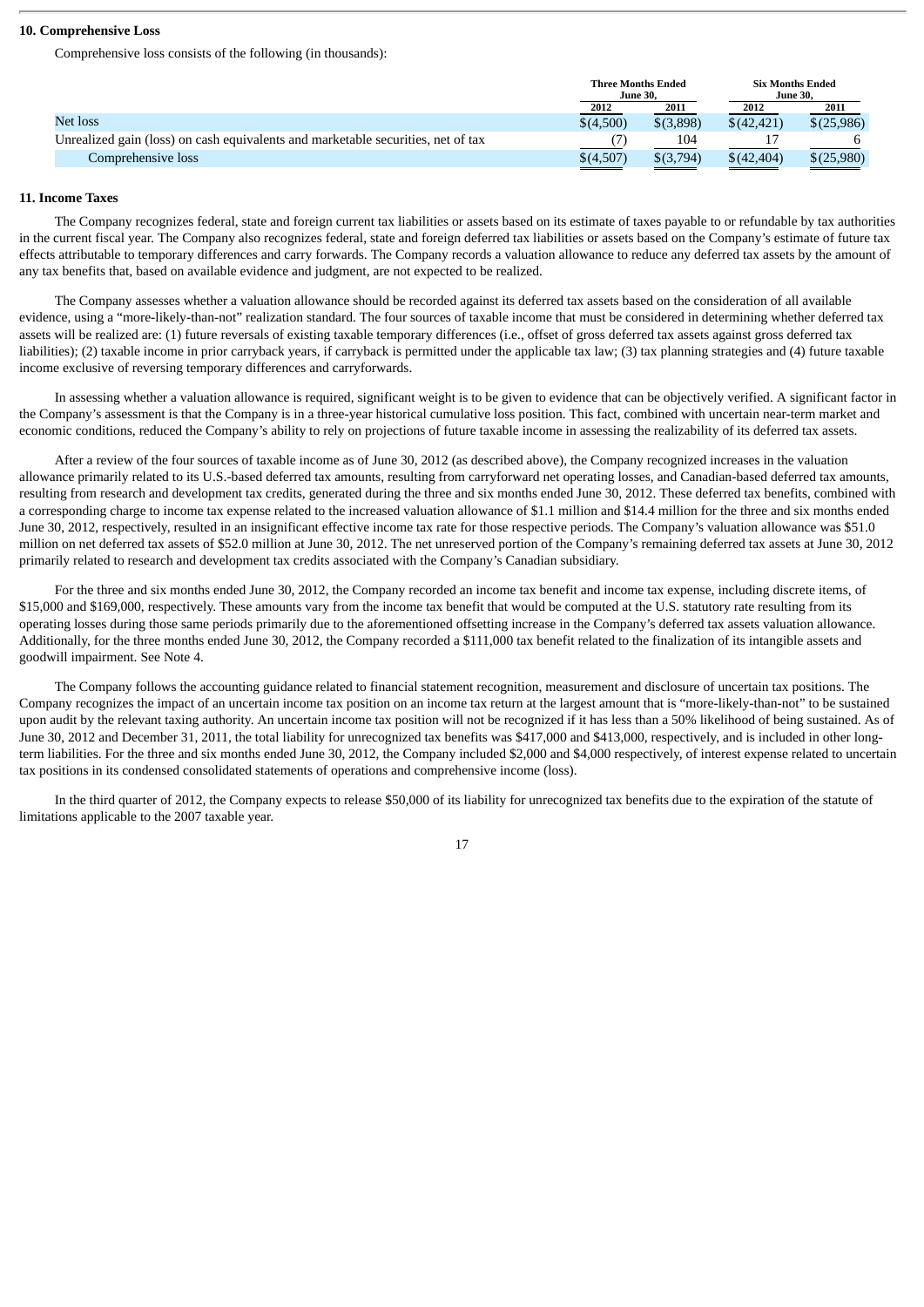The Company and its subsidiaries file U.S., state, and foreign income tax returns in jurisdictions with various statutes of limitations. The California Franchise Tax Board is currently conducting an examination of the Company's California income tax returns for 2006 and 2007. The Company is also subject to various Federal income tax examinations for the 2003 through 2010 calendar years due to the availability of net operating loss carryforwards. The Company believes appropriate provisions for all outstanding issues have been made for all jurisdictions and all open years. However, because audit outcomes and the timing of audit settlements are subject to significant uncertainty, the Company's current estimate of the total amounts of unrecognized tax benefits could increase or decrease for all open years.

#### **Item 2.** *Management's Discussion and Analysis of Financial Condition and Results of Operations*

The following information should be read in conjunction with the condensed consolidated financial statements and the accompanying notes included in Item 1 of this report, as well as the audited consolidated financial statements and accompanying notes and Management's Discussion and Analysis of Financial Condition and Results of Operations for the year ended December 31, 2011 contained in our Annual Report on Form 10-K for the year ended December 31, 2011.

#### **Overview and Background**

We are a provider of intelligent wireless solutions for the worldwide mobile communications market. Our broad range of products principally includes intelligent mobile hotspots, USB modems, embedded PCI and wireless PC-card modems, and communications and applications software. In addition, our Enfora division provides asset-management solutions utilizing intelligent platforms, customized service-delivery software, and machine-to-machine, or M2M, communications devices.

Our products currently operate on every major cellular wireless technology platform. Our mobile hotspots, embedded modules, and modems provide subscribers with secure and convenient high-speed access to corporate, public and personal information through the Internet and enterprise networks. Our M2M products enable devices to communicate with each other and with server- or cloud-based application infrastructure.

Our mobile-hotspot and modem customer base is comprised of wireless operators, including AT&T, Bell Mobility, Sprint Nextel, Verizon Wireless, and Virgin Mobile; laptop PC and other original equipment manufacturers, or OEMs, including Dell and Hewlett-Packard; as well as distributors and various companies in other vertical markets. Our M2M customer base is comprised of transportation companies, industrial companies, manufacturers of medical devices and geographical-location devices and providers of security systems. We have strategic relationships with several of these customers for technology development and marketing.

We sell our wireless broadband solutions primarily to wireless operators either directly or through strategic relationships, as well as to OEM partners and distributors located worldwide. Most of our mobile-computing product sales to wireless operators and OEM partners are sold directly by our sales force, or to a lesser degree, through distributors. We sell our M2M solutions primarily to enterprises in the following industries: transportation; energy and industrial automation; security and safety; and medical monitoring. We sell our M2M solutions through our direct sales force and through distributors.

We intend to continue to identify and respond to our customers' needs by introducing new product designs with an emphasis on supporting cutting-edge, wide area network, or WAN, technology; ease-of-use; performance; size; weight; cost; and power consumption. We manage our products through a structured life-cycle process, from identifying initial customer requirements through development and commercial introduction to eventual phase-out. During product development, emphasis is placed on innovation, time-to-market, performance, meeting industry standards and customer product specifications, ease of integration, cost reduction, manufacturability, quality and reliability.

The hardware used in our solutions is produced by contract manufacturers. Their services include component procurement, assembly, testing, quality control, and fulfillment. We have agreements with LG Innotek; Inventec Appliances Corporation, or IAC; Hon Hai Precision Industry Co., LTD; and Benchmark Electronics for the outsourced manufacturing of our products. In addition, we have an agreement with Mobiltron for certain distribution, fulfillment and repair services related to our business in Europe, the Middle East and Africa, or EMEA.

#### **Factors Which May Influence Future Results of Operations**

*Net Revenues.* We believe that our future net revenues will be influenced largely by the growth and breadth of the demand for wireless access to data through the use of next generation networks including demand for 3G and 4G products, 3G and 4G data access services, particularly in North America, Europe and Asia; customer acceptance for our new products that address these markets, including our MiFi line of Intelligent Mobile Hotspots; and our ability to meet customer demand. Factors that could potentially affect customer demand for our products include the following:

• economic environment and related market conditions;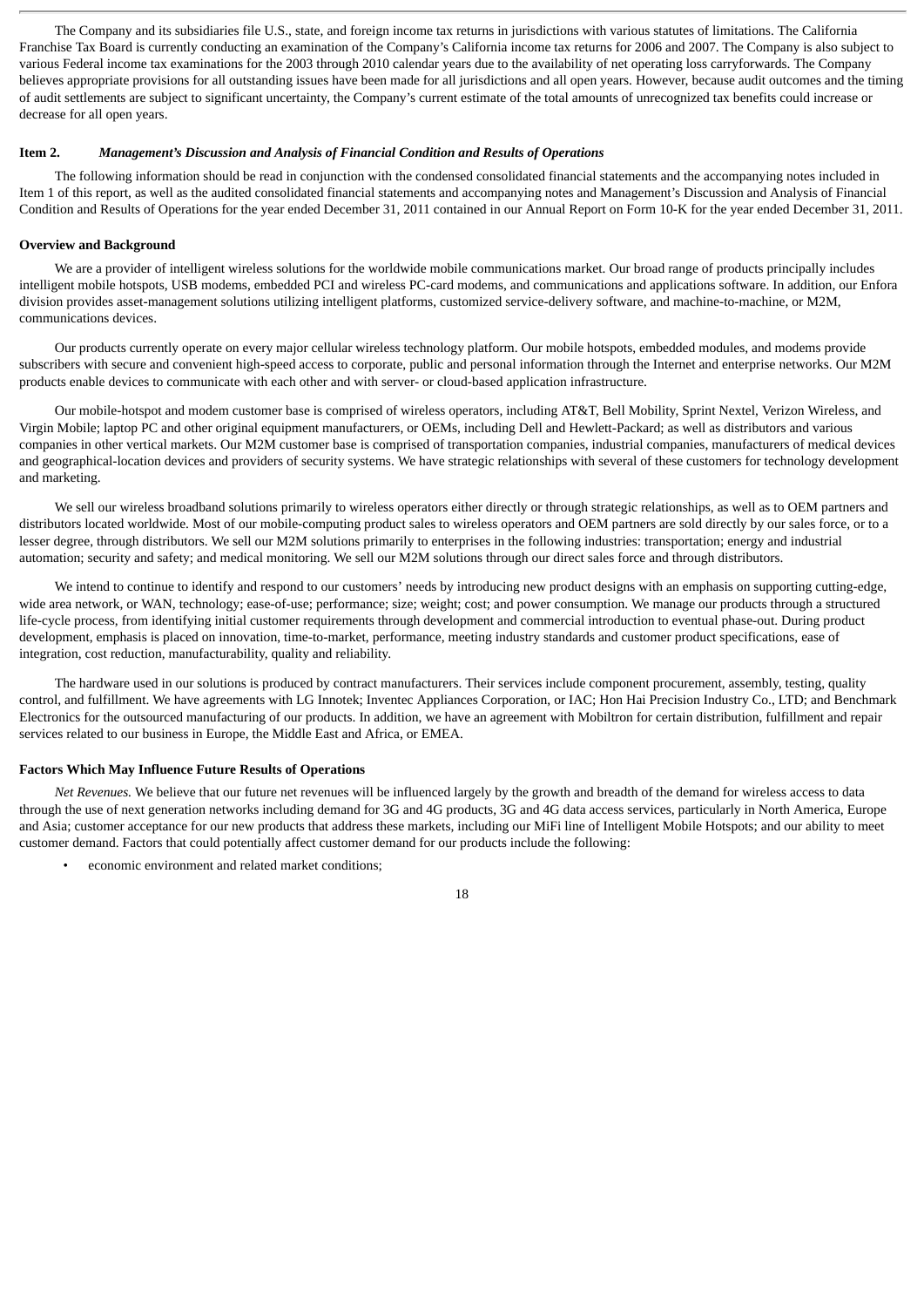- increased competition from other wireless data modem suppliers as well as suppliers of emerging devices that contain a wireless data access feature;
- demand for broadband access services and networks;
- rate of change to new products;
- timing of deployment of 4G networks by wireless operators;
- decreased demand for EV-DO and HSPA products; and
- changes in technologies.

We anticipate introducing additional products during the next 12 months, including 4G broadband-access products, M2M solutions and software applications and platforms. We continue to develop and maintain strategic relationships with wireless and computing industry leaders like, Dell, QUALCOMM, Sprint Nextel, Verizon Wireless, Virgin Mobile, Vodafone, Telefonica, Texas Instruments, Delta Mobile and major software vendors. Through strategic relationships, we have been able to increase market penetration by leveraging the resources of our channel partners, including their access to distribution resources, increased sales opportunities and market opportunities.

As a result of the extremely competitive market for wireless devices, we have experienced significant downward pressure on the average selling price of our products. This pressure has the potential to materially adversely affect our results of operations and financial condition in future periods and we cannot predict the magnitude or timing of future reductions in the average selling price of our products.

*Cost of Net Revenues.* All costs associated with our contract manufacturers, as well as distribution, fulfillment and repair services are included in our cost of net revenues. Cost of net revenues also includes warranty costs, amortization of intangible assets, royalties, operations group expenses, costs associated with the Company's cancellation of purchase orders, costs related to outside services and costs related to inventory adjustments, including write downs for excess and obsolete inventory. Inventory adjustments are impacted primarily by demand for our products, which is influenced by the factors discussed above.

*Operating Costs and Expenses.* Many of our products target wireless operators and other customers in North America, Europe, and Asia. We will likely develop new products to serve these markets, resulting in increased research and development expenses. We have in the past and expect to continue to incur these expenses in future periods prior to recognizing net revenues from sales of these products.

Our operating costs consist of four primary categories: research and development costs; sales and marketing expense; general and administrative costs; and amortization of purchased intangibles.

Research and development is at the core of our ability to produce innovative, leading-edge products. This category consists primarily of engineers and technicians who design and test our highly complex products. As we work to expand our portfolio of products and remain competitive, it may be necessary to increase our research and development costs in the future.

Sales and marketing expense consists primarily of our sales force and product-marketing professionals. In order to maintain strong sales relationships, we provide co-marketing, trade show support, product training and demo units for merchandising. We are also engaged in a wide variety of activities, such as awareness and lead generation programs as well as product marketing. Other marketing initiatives include public relations, seminars and co-branding with partners.

General and administrative expenses include primarily corporate functions such as accounting, human resources, legal, administrative support, and professional fees. This category also includes the expenses needed to operate as a publicly-traded company, including Sarbanes-Oxley compliance, Securities and Exchange Commission ("SEC") filings, stock-exchange fees, and investor-relations expense. General and administrative expenses have been relatively stable and are not directly related to revenue levels.

Amortization of purchased intangibles includes the amortization of customer relationships, covenant-not-to-compete agreements and trade name intangible assets purchased through the acquisition of Enfora.

We also subject our intangible assets and goodwill to impairment assessments when required which can result in charges when impairment occurs.

As part of our business strategy, we review, and intend to continue to review, acquisition opportunities that we believe would be advantageous or complementary to the development of our business. If we make any acquisitions, we may incur substantial expenditures in conjunction with the acquisition process and the subsequent assimilation of any acquired business, products, technologies or personnel.

 $1<sub>0</sub>$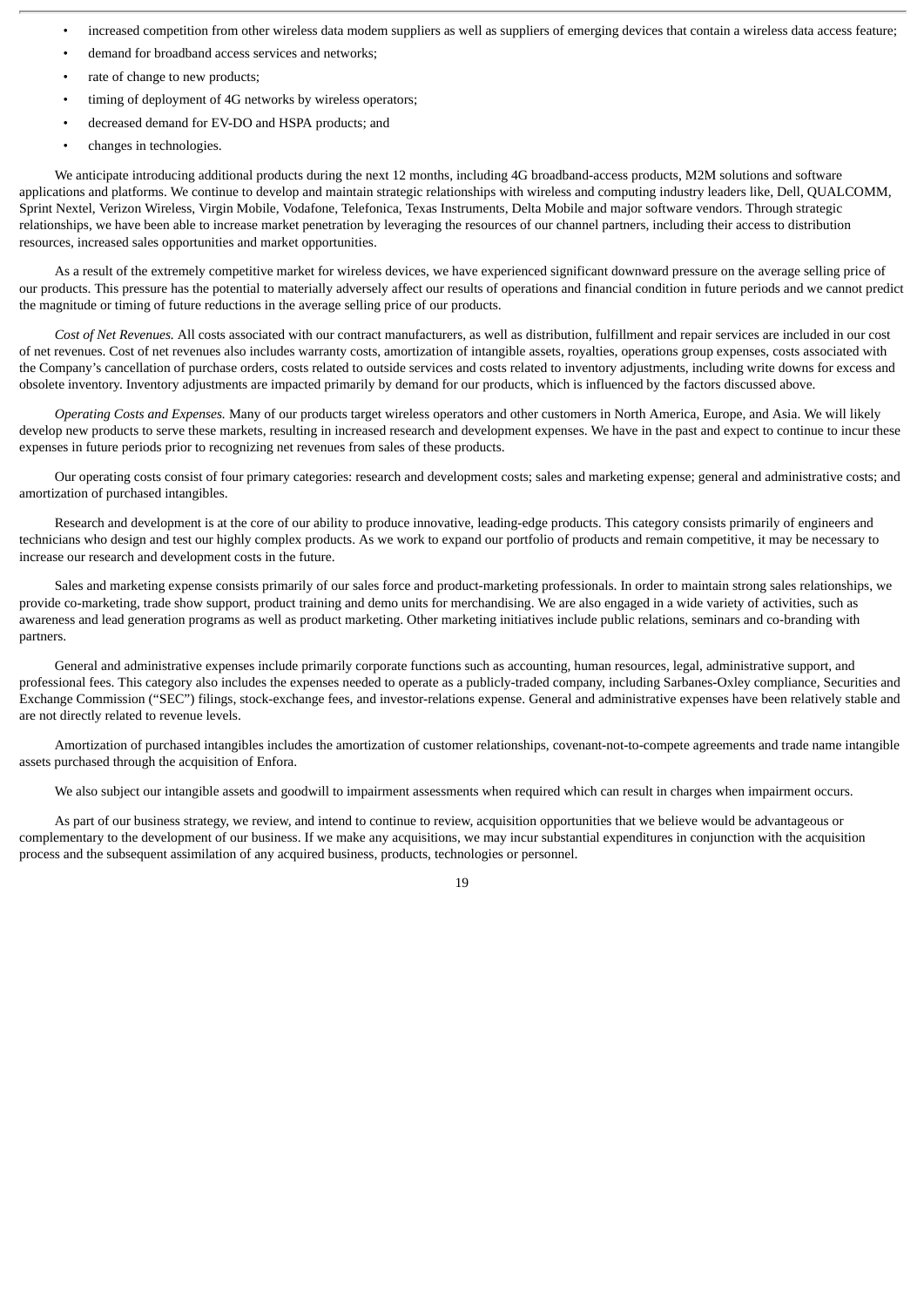#### **Critical Accounting Policies and Estimates**

The preparation of financial statements in conformity with accounting principles generally accepted in the United States of America ("GAAP") requires management to make estimates and assumptions. These estimates and assumptions affect the reported amounts of assets, liabilities, revenues, expenses and disclosures of contingent assets and liabilities. Actual results could differ from these estimates. Critical accounting policies and significant estimates include revenue recognition, allowance for doubtful accounts receivable, provision for excess and obsolete inventory, valuation of intangible and long-lived assets, valuation of goodwill, litigation, provision for warranty costs, income taxes, and share-based compensation expense. The significant accounting policies used in preparation of these consolidated financial statements for the three and six months ended June 30, 2012 are consistent with those discussed in Note 1 to the consolidated financial statements included in our Annual Report on Form 10-K for the year ended December 31, 2011 in all material respects and in Note 1 to the consolidated financial statements included in this report. The critical accounting policies and the significant judgments and estimates used in the preparation of our condensed consolidated financial statements for the three and six months ended June 30, 2012 are consistent with those discussed in our Annual Report on Form 10-K for the year ended December 31, 2011 in the section captioned "Management's Discussion and Analysis of Financial Condition and Results of Operations — Critical Accounting Policies and Estimates."

#### **Results of Operations**

# **Three Months Ended June 30, 2012 Compared to Three Months Ended June 30, 2011**

*Net revenues.* Net revenues for the three months ended June 30, 2012 were \$102.4 million, a decrease of \$15.6 million or 13.2% compared to the same period in 2011.

The following table summarizes net revenues by operating segment and net revenues by product categories during the three months ended June 30, 2012 and June 30, 2011 (in thousands):

|                                       | Three Months Ended June 30, |           |    |         |
|---------------------------------------|-----------------------------|-----------|----|---------|
|                                       |                             | 2012      |    | 2011    |
| Net revenues by operating segment:    |                             |           |    |         |
| <b>Mobile Computing Products</b>      | \$                          | 92,552    | \$ | 105,781 |
| <b>M2M Products and Solutions</b>     |                             | 9,894     |    | 12,240  |
| Total                                 |                             | \$102,446 |    | 118,021 |
| Net revenues by product categories:   |                             |           |    |         |
| Mobile Broadband Devices              | \$                          | 87.142    | S  | 101,309 |
| <b>Embedded Solutions</b>             |                             | 9,102     |    | 11,818  |
| Asset Management Solutions & Services |                             | 6,202     |    | 4,894   |
| Total                                 |                             | 102.446   |    | 118,021 |

*Mobile Computing Products.* Net revenues from our Mobile Computing Products segment for the three months ended June 30, 2012 were \$92.6 million, a decrease of \$13.2 million or 12.5% compared to the same period in 2011. The decrease is primarily attributable to lower sales of Mobile Broadband devices caused by increased market competition for select customers.

*M2M Products and Solutions.* Net revenues from our M2M Products and Solutions segment for the three months ended June 30, 2012 were \$9.9 million, compared with \$12.2 million for the same period last year. The decrease is primarily due to the reduced sales volume and pricing of our 2G GPRS M2M modules in the North American market as it transitions away from 2G GSM networks. We are currently developing CDMA and 3G GSM modules and integrated solutions to address this market. These products are expected to launch later this year.

*Product Categories.* We have categorized the combined product portfolios of the mobile computing and M2M businesses into three categories (1) Mobile Broadband Devices, (2) Embedded Solutions and (3) Asset Management Solutions and Services. These categories were established due to the different markets and sales channels served. We believe this product categorization facilitates the analysis of our operating trends and enhances our segment disclosures.

The Mobile Broadband Devices category includes all external data modems including MiFi intelligent hotspots, USB modems and PC cards. These devices are sold primarily through wireless operator enterprise and retail channels, telecom equipment distributors and consumer retail chains.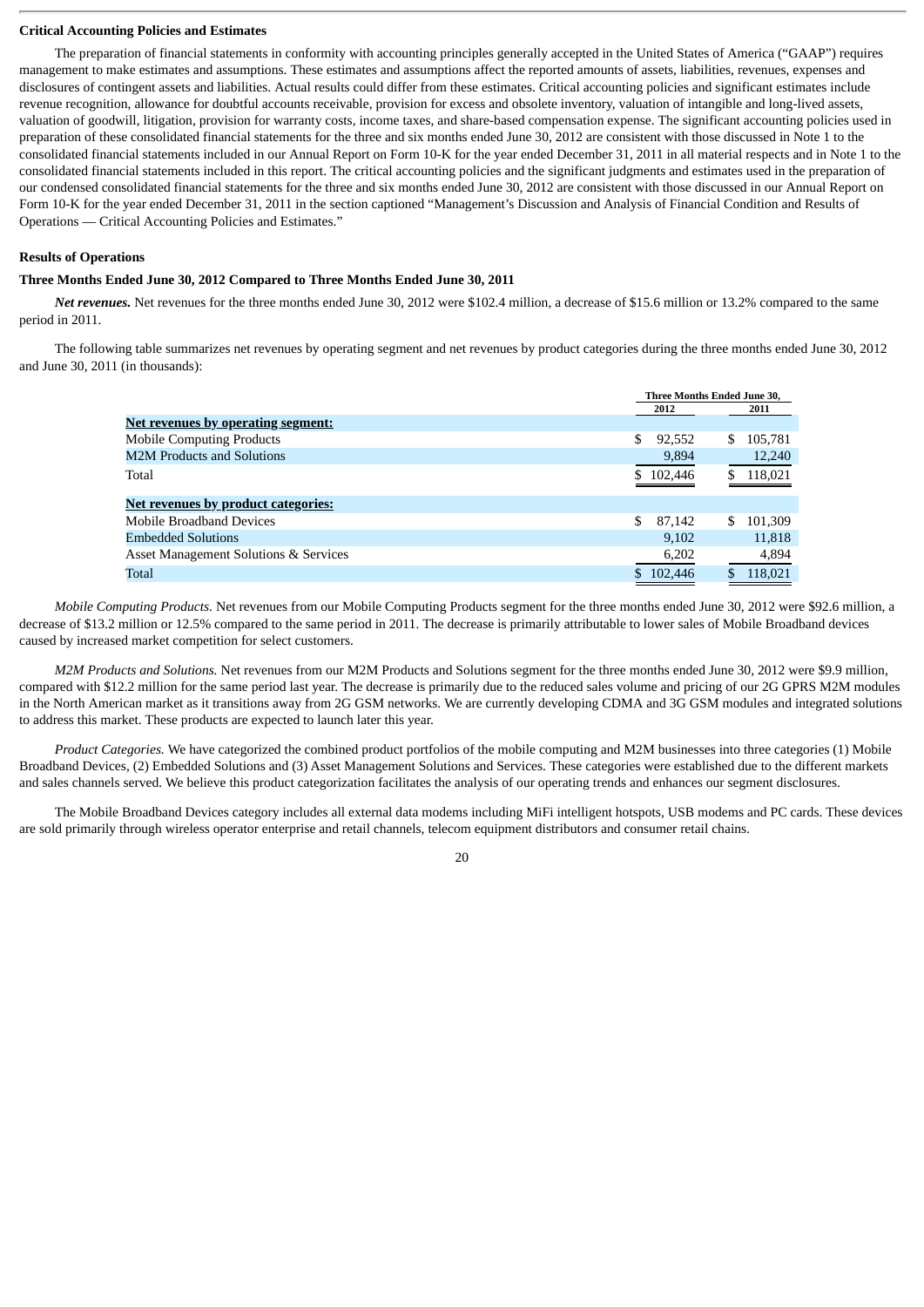Embedded Solutions products include wireless-broadband modules and related software and services sold to manufacturers of laptop computers, tablets, and other wireless computer devices. This product category also includes M2M modules sold to manufacturers of various asset tracking and monitoring products. Our products are sold directly to OEMs or through distributor channels.

Asset Management Solutions and Services are mobile intelligent wireless broadband terminal devices and communication management software, or CMS, that transmit information about the assets into which these products are integrated. These hardware and software products can be bundled or sold separately. The CMS software activates the terminal device onto the wireless network and manages its functionality.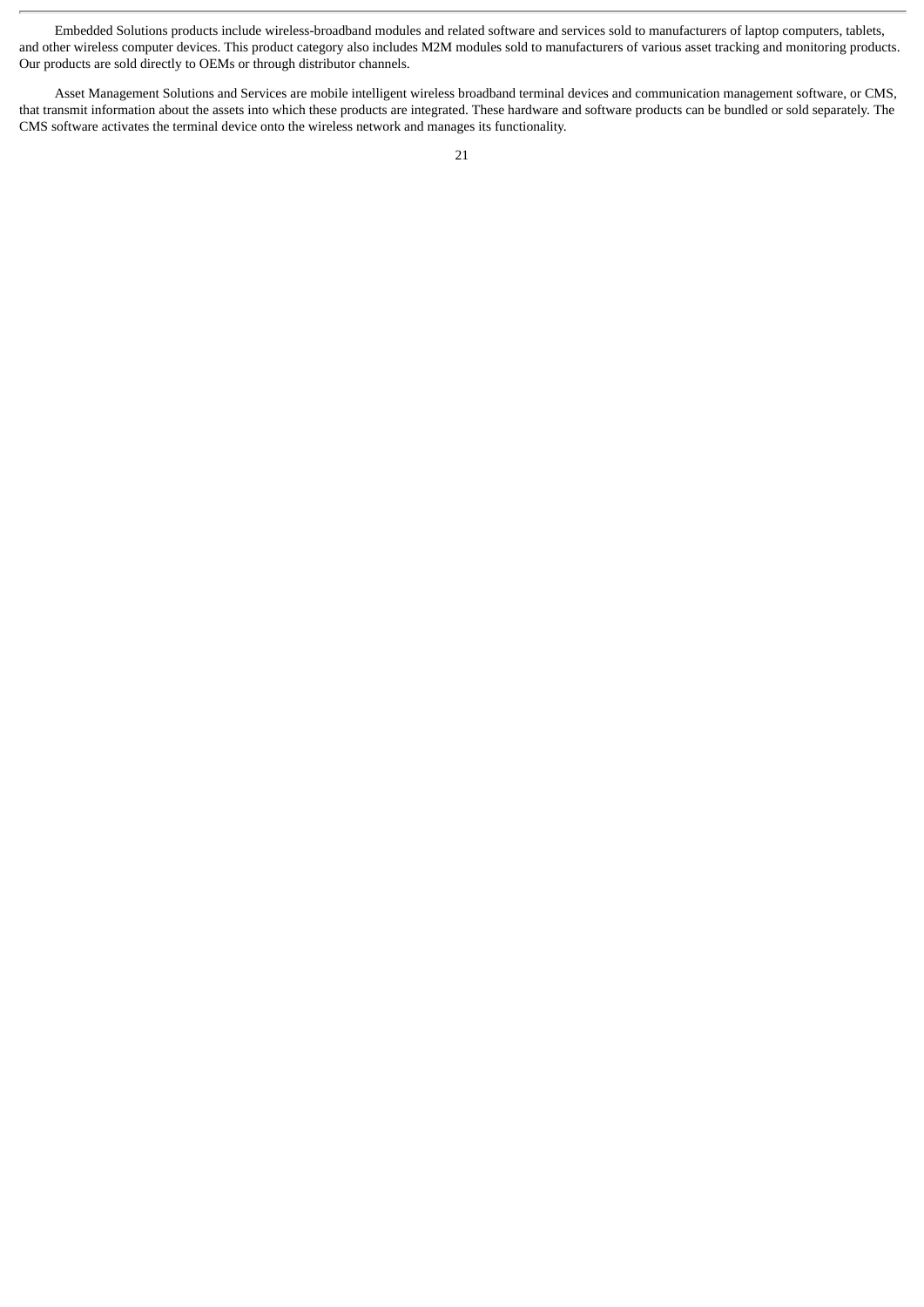*Cost of net revenues.* Cost of net revenues for the three months ended June 30, 2012 was \$79.2 million, or 77.3% of net revenues, as compared to \$91.8 million, or 77.8% of net revenues, for the same period in 2011. During the second quarter of 2012, the cost of net revenues as a percentage of net revenues benefitted from a favorable mix of 4G MiFi products sold, and from lower quarter over quarter purchased intangible amortization expense decreasing to \$289,000 during the quarter ended June 30, 2012 as compared to \$1.1 million in the comparable quarter of 2011. The cost of net revenues as a percentage of revenues is expected to fluctuate in future quarters depending on revenue levels, the mix of products sold, competitive pricing, new product introduction costs and other factors.

Increased competitive pressures may continue to negatively impact the average sales prices of our products. This may require us in future periods to record inventory write downs to reflect lower of cost or market adjustments and revalue certain assets that may become impaired.

*Gross profit.* Gross profit for the three months ended June 30, 2012 was \$23.3 million, or a gross margin of 22.7% of net revenues, compared to \$26.2 million, or a gross margin of 22.2% of net revenues for the same period in 2011. The gross margin increase was primarily attributable to the changes in net revenues and cost of net revenues as discussed above. We expect that our gross margin percentage will continue to fluctuate from quarter to quarter depending on revenue levels, product mix, competitive selling prices, our ability to reduce product costs and changes in unit volumes.

*Research and development expenses.* Research and development expenses for the three months ended June 30, 2012 were \$14.5 million, or 14.1% of net revenues, compared to \$14.8 million, or 12.6% of net revenues, for the same period in 2011. Research and development expenses for the three months ended June 30, 2012 remained flat as compared to the same period in 2011, as there was a focus to contain operational costs.

We expect to maintain our investment in research and development to continue to provide innovative products and services. Research and development expenses as a percentage of net revenues are expected to fluctuate in future quarters depending on the amount of net revenues recognized, and potential variation in the costs associated with the development of the Company's products, including the number and complexity of the products under development and the progress of the development activities with respect to those products.

*Sales and marketing expenses.* Sales and marketing expenses for the three months ended June 30, 2012 were \$7.3 million, or 7.1% of net revenues, compared to \$8.2 million, or 7.0% of net revenues, for the same period in 2011. The \$900,000 decrease for the three months ended June 30, 2012 compared to the same period in 2011 related to lower cooperative advertising and joint marketing expenses in our Mobile Computing Products segment.

While managing sales and marketing expenses relative to net revenues, we expect to continue to make selected investments in sales and marketing as we introduce new products, market existing products, expand our distribution channels and focus on key customers around the world.

*General and administrative expenses.* General and administrative expenses for the three months ended June 30, 2012 were \$5.7 million, or 5.6% of net revenues, compared to \$5.7 million, or 4.8% of net revenues, for the same period in 2011. General and administrative expenses for the three months ended June 30, 2012 remained flat as compared to the same period in 2011. While we are closely monitoring and working to control general and administrative costs, we expect these costs to be negatively impacted by legal fees to defend the claims described in Note 9 to our consolidated financial statements included in this report. During the second quarter periods in 2012 and 2011, the Company incurred \$1.7 and \$1.5 million in legal expenses, respectively.

*Goodwill and intangible assets impairments.* During the first quarter of 2012, based on actual operating results, and reductions in management's estimates of forecasted operating results of the M2M Products and Solutions reporting unit, principally due to an updated view of competitive pressures impacting average selling prices, customer product and technology selections, and the loss of certain customers, the Company determined there were sufficient indicators of impairment present to require an interim impairment analysis. Based on the fair value tests performed, the Company recorded a preliminary pre-tax goodwill impairment charge of \$6.5 million and a preliminary purchased intangible asset charge of \$22.8 million during the first quarter of 2012. See Note 4 in the condensed consolidated financial statements for the period ended March 31, 2012 included in this report. There were no pre-tax adjustments to the charge resulting from the finalization of the impairment review during the second quarter of 2012.

*Amortization of purchased intangible assets***.** The amortization of purchased intangible assets for the three months ended June 30, 2012 was \$227,000, compared to \$527,000 for the same period 2011. The decrease in amortization expense for the three months ended June 30, 2012 was caused by the lower net asset value of the intangible assets resulting from the impairment charge in the first quarter of 2012.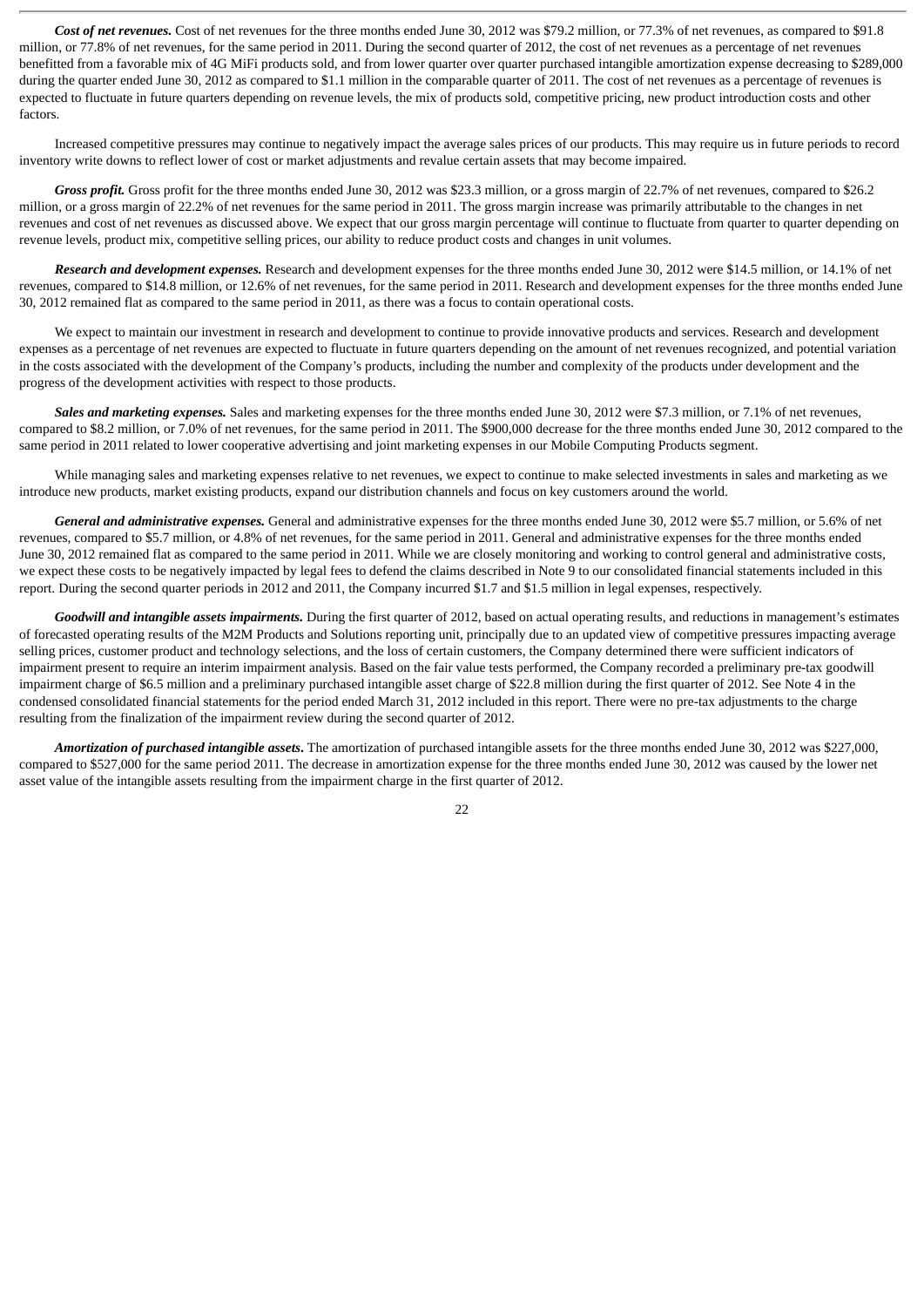*Interest income, net.* Interest income, net, for the three months ended June 30, 2012 was \$83,000 as compared to \$85,000 for the same period in 2011. The weighted-average interest rate earned by the Company on its cash, cash equivalents and marketable securities was 0.13% and 0.13% in the second quarter of 2012 and 2011, respectively.

*Other expense, net.* Other expense, net, for the three months ended June 30, 2012 was \$153,000 as compared to \$607,000 for the same period in 2011. The other expense in 2011 predominantly related to foreign currency losses on South Korean won denominated trade payables.

*Income tax expense (benefit).* Income tax benefit for the three months ended June 30, 2012 was \$15,000, as compared to an expense of \$275,000 for the same period in 2011. During the first quarter of 2012, the Company recorded a preliminary pre-tax goodwill impairment charge of \$6.5 million. For the three months ended June 30, 2012, the Company included \$111,000 of income tax benefit in its condensed consolidated statements of operation related to the finalization of the impairment charge.

The effective tax rate for the three months ended June 30, 2012 is different than the U.S. statutory rate primarily due to a valuation allowance recorded against additional tax assets generated in the second quarter of 2012, and due to the aforementioned tax benefit related to the goodwill impairment.

*Net loss.* For the three months ended June 30, 2012, we reported a net loss of \$4.5 million, as compared to a net loss of \$3.9 million for the same period in 2011.

#### **Six Months Ended June 30, 2012 Compared to Six Months Ended June 30, 2011**

*Net revenues.* Net revenues for the six months ended June 30, 2012 were \$202.6 million, an increase of \$22.8 million or 12.7% compared to the same period in 2011.

The following table summarizes net revenues by operating segment and net revenues by product categories during the six months ended June 30, 2012 and June 30, 2011 (in thousands):

|                                           | <b>Six Months Ended</b><br><b>June 30.</b> |           |  |
|-------------------------------------------|--------------------------------------------|-----------|--|
|                                           | 2012                                       | 2011      |  |
| <u>Net revenues by operating segment:</u> |                                            |           |  |
| <b>Mobile Computing Products</b>          | \$183,431                                  | \$155,577 |  |
| <b>M2M Products and Solutions</b>         | 19,165                                     | 24,228    |  |
| Total                                     | \$202,596                                  | \$179,805 |  |
| Net revenues by product categories:       |                                            |           |  |
| Mobile Broadband Devices                  | \$172,758                                  | \$149,547 |  |
| <b>Embedded Solutions</b>                 | 14,952                                     | 18,201    |  |
| Asset Management Solutions & Services     | 14,886                                     | 12,057    |  |
| Total                                     | \$202,596                                  | \$179,805 |  |

*Mobile Computing Products.* Net revenues from our Mobile Computing Products segment for the six months ended June 30, 2012 were \$183.4 million, an increase of \$27.9 million or 17.9% compared to the same period in 2011. The increase in net revenues of our Mobile Computing Products segment was attributable primarily to ongoing product rollouts of our next generation 4G products, including the MiFi Intelligent Mobile Hotspot.

*M2M Products and Solutions.* Net revenues from our M2M Products and Solutions segment for the six months ended June 30, 2012 were \$19.2 million, compared with \$24.2 million net revenues from the same period last year. The decrease is primarily due to the reduced sales volume and pricing of our 2G GPRS M2M modules in the North American market as it transitions away from 2G GSM networks. We are currently developing CDMA and 3G GSM modules and integrated solutions to address this market. These products are expected to launch later this year.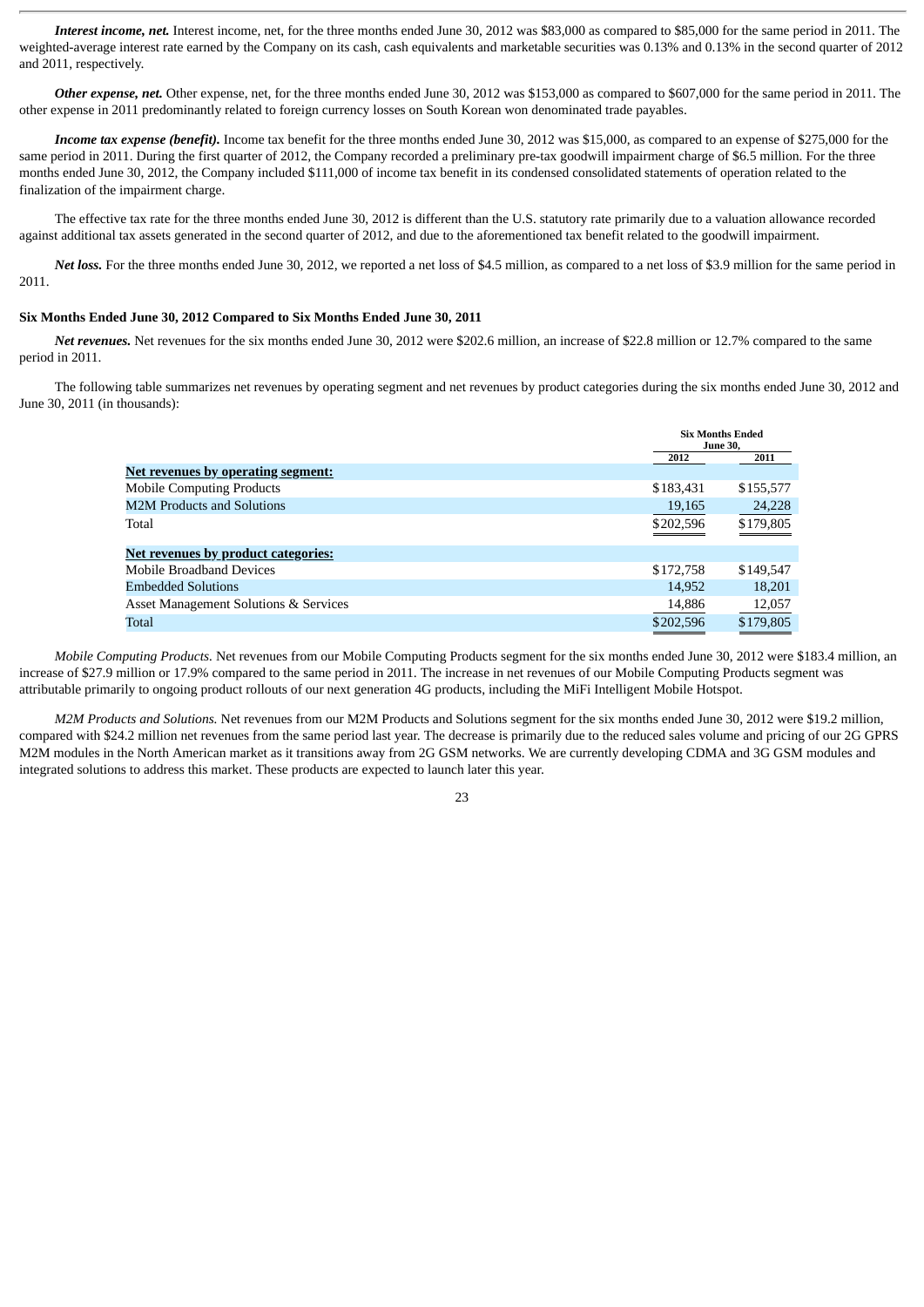*Cost of net revenues.* Cost of net revenues for the six months ended June 30, 2012 was \$158.4 million, or 78.2% of net revenues, as compared to \$147.6 million, or 82.1% of net revenues, for the same period in 2011. The improvement in cost of net revenues as a percentage of net revenues in 2012 resulted from higher sales of 4G products in our Mobile Computing Products segment during the first six months of 2012. The cost of net revenues as a percentage of revenues also benefitted from lower amortization costs associated with purchased intangible assets. Cost of net revenues as a percentage of net revenues is expected to fluctuate in future quarters depending on revenue levels, the mix of products sold, competitive pricing, new product introduction costs and other factors.

Increased competitive pressures may continue to negatively impact the average sales prices of our products. This may require us in future periods to record inventory write downs to reflect lower of cost or market adjustments and revalue certain assets that may become impaired.

*Gross profit.* Gross profit for the six months ended June 30, 2012 was \$44.2 million, or a gross margin of 21.8% of net revenues, compared to \$32.2 million, or a gross margin of 17.9% of net revenues, for the same period in 2011. The increase in gross margin was primarily attributable to the changes in net revenues and cost of net revenues as discussed above. We expect that our gross margin will continue to fluctuate from quarter to quarter depending on revenue levels, product mix, competitive selling prices, our ability to reduce product costs and changes in unit volumes.

*Research and development expenses.* Research and development expenses for the six months ended June 30, 2012 were \$30.3 million, or 14.9% of net revenues, compared to \$30.4 million, or 16.9% of net revenues, for the same period in 2011. Research and development expenses for the six months ended June 30, 2012 remained flat as compared to the same period in 2011, as there was a focus to contain operational costs.

We expect to maintain our investment in research and development to continue to provide innovative products and services. Research and development expenses as a percentage of net revenues are expected to fluctuate in future quarters depending on the amount of net revenues recognized, and potential variation in the costs associated with the development of the Company's products, including the number and complexity of the products under development and the progress of the development activities with respect to those products.

*Sales and marketing expenses.* Sales and marketing expenses for the six months ended June 30, 2012 were \$15.0 million, or 7.4% of net revenues, compared to \$15.6 million, or 8.7% of net revenues, for the same period in 2011. The \$606,000 decrease for the six months ended June 30, 2012 compared to the same period in 2011 was due primarily to lower cooperative advertising and joint marketing expenses.

While managing sales and marketing expenses relative to net revenues, we expect to continue to make selected investments in sales and marketing as we introduce new products, market existing products, expand our distribution channels and focus on key customers around the world.

*General and administrative expenses.* General and administrative expenses for the six months ended June 30, 2012 were \$11.2 million, or 5.5% of net revenues, compared to \$10.3 million, or 5.7% of net revenues, for the same period in 2011. The lower expense for the 2011 period was due to an \$880,000 benefit recorded in 2011 related to the revision of estimated contingent consideration related to the acquisition of Enfora. While we are closely monitoring and working to control general and administrative costs, we expect these costs to be negatively impacted by legal fees to defend the claims described in Note 9 to our condensed consolidated financial statements included in this report. During the six months ended June 30, 2012 and 2011, the Company incurred \$2.7 and \$2.5 million in legal expenses, respectively.

*Amortization of purchased intangible assets***.** The decrease in amortization expense for the six months ended June 30, 2012 was due to reduced amortization of purchased intangible assets from Enfora caused by the impairment charge recognized in the first quarter of 2012.

*Interest income, net.* Interest income, net, for the six months ended June 30, 2012 was \$166,000 as compared to \$243,000 for the same period in 2011. The weighted-average interest rate earned by the Company on its cash, cash equivalents and marketable securities was 0.22% and 0.28% in the first six months of 2012 and 2011, respectively.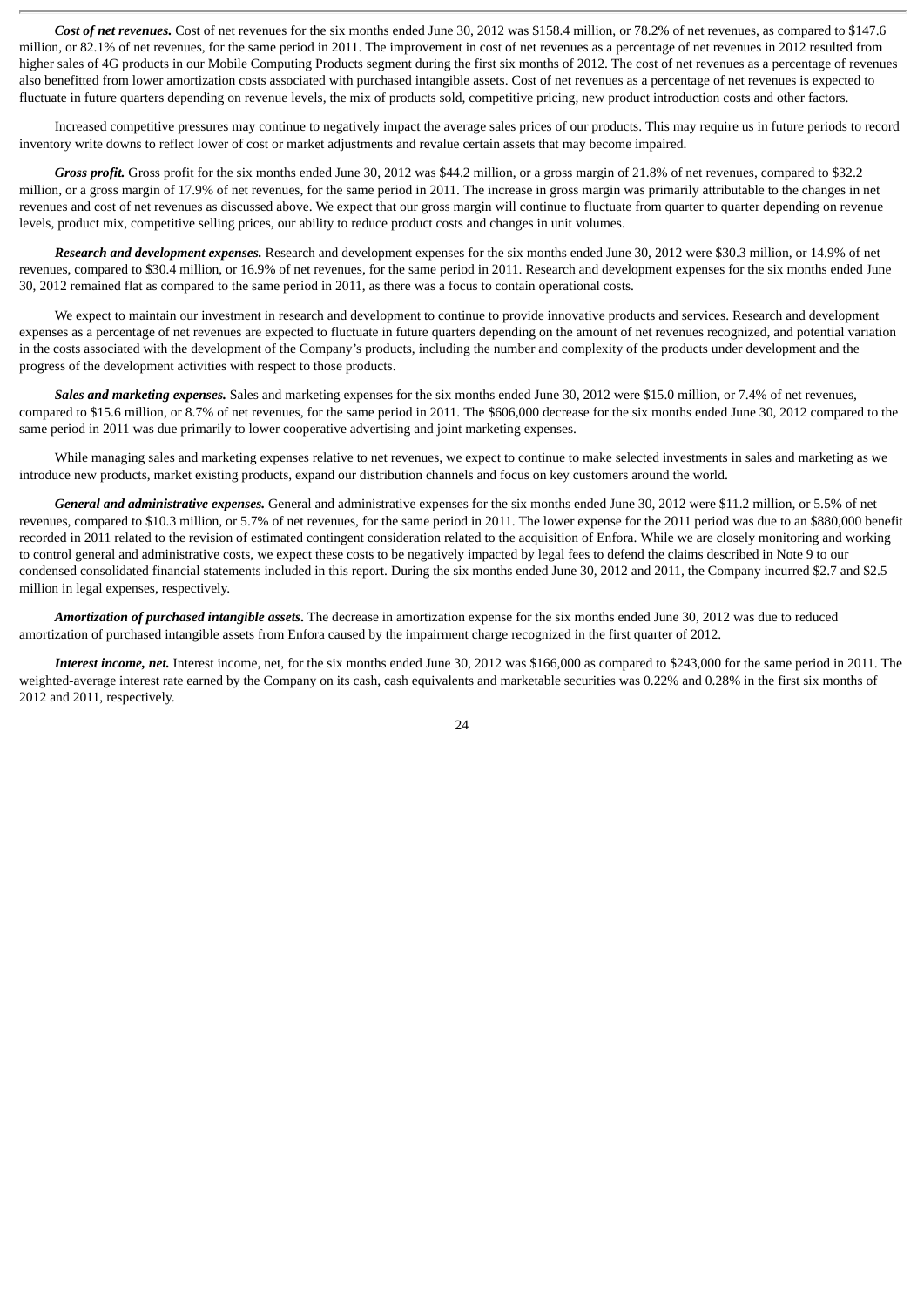*Other expense, net.* Other expense, net, for the six months ended June 30, 2012 was \$146,000 as compared to \$485,000 for the same period in 2011. The other expense in 2011 related to foreign currency losses on South Korean won denominated trade payables.

*Income tax expense (benefit).* Income tax expense for the six months ended June 30, 2012 was \$169,000, as compared to \$573,000 of expense for the same period in 2011.

The effective tax rate for the six months ended June 30, 2012 is different than the U.S. statutory rate primarily due to a valuation allowance recorded against additional U.S.-based deferred tax assets generated in the first six months of 2012, and expenses attributable to foreign operations.

*Net loss.* For the six months ended June 30, 2012, we reported a net loss of \$42.4 million, as compared to a net loss of \$26.0 million for the same period in 2011. Net income was negatively impacted due to the impairment charge recognized in the first quarter of 2012.

#### **Liquidity and Capital Resources**

Our principal sources of liquidity are our existing cash, cash equivalents and marketable securities and cash generated from operations.

To address short term liquidity requirements resulting from working capital changes the Company entered into a margin credit facility with a bank in 2011. The use of this margin credit facility allows the Company to meet short-term cash requirements and avoid selling cash equivalents and marketable securities. Borrowings under this facility are collateralized by Company cash equivalents and marketable securities on deposit at the bank. The Company borrowed \$5.0 million against this facility during August 2012 which remained outstanding as of the date of this report.

In September 2009, we filed a shelf registration statement with the SEC that will allow us to sell up to \$125 million of equity, debt or other securities described in the registration statement in one or more offerings by us from time to time. As set forth in the shelf registration statement, the net proceeds from the sale of our securities may be used for general corporate purposes, including working capital, capital expenditures and acquisitions. As of the date of this report, we have not issued any securities under this registration statement.

#### *Working Capital, Cash and Cash Equivalents and Marketable Securities*

The following table presents working capital, cash and cash equivalents and marketable securities (in thousands):

|                                                           | <b>June 30,</b> |              |        |  |
|-----------------------------------------------------------|-----------------|--------------|--------|--|
|                                                           | 2012            | December 31, |        |  |
|                                                           | (unaudited)     |              | 2011   |  |
| Working capital $(1)$                                     | \$78,483        |              | 81,113 |  |
| Cash and cash equivalents (2)                             | \$15,197        |              | 47,069 |  |
| Short-term marketable securities (2)                      | 36,391          |              | 28,267 |  |
| Long-term marketable securities                           | 10,820          |              | 13,495 |  |
| Total cash and cash equivalents and marketable securities | \$62,408        |              | 88.831 |  |

(1) Working capital is defined as the excess of current assets over current liabilities.

(2) Included in working capital.

Our working capital decreased \$2.6 million from December 31, 2011 to June 30, 2012. The decrease was primarily due to the operating loss in the six months ended June 30, 2012, net of non cash related expenses.

As of June 30, 2012, cash and cash equivalents and marketable securities decreased by \$26.4 million from December 31, 2011. The principal component of this net decrease was the cash used by our operating activities of \$23.5 million, and cash used to pay for acquisition of property, plant and equipment of \$3.6 million.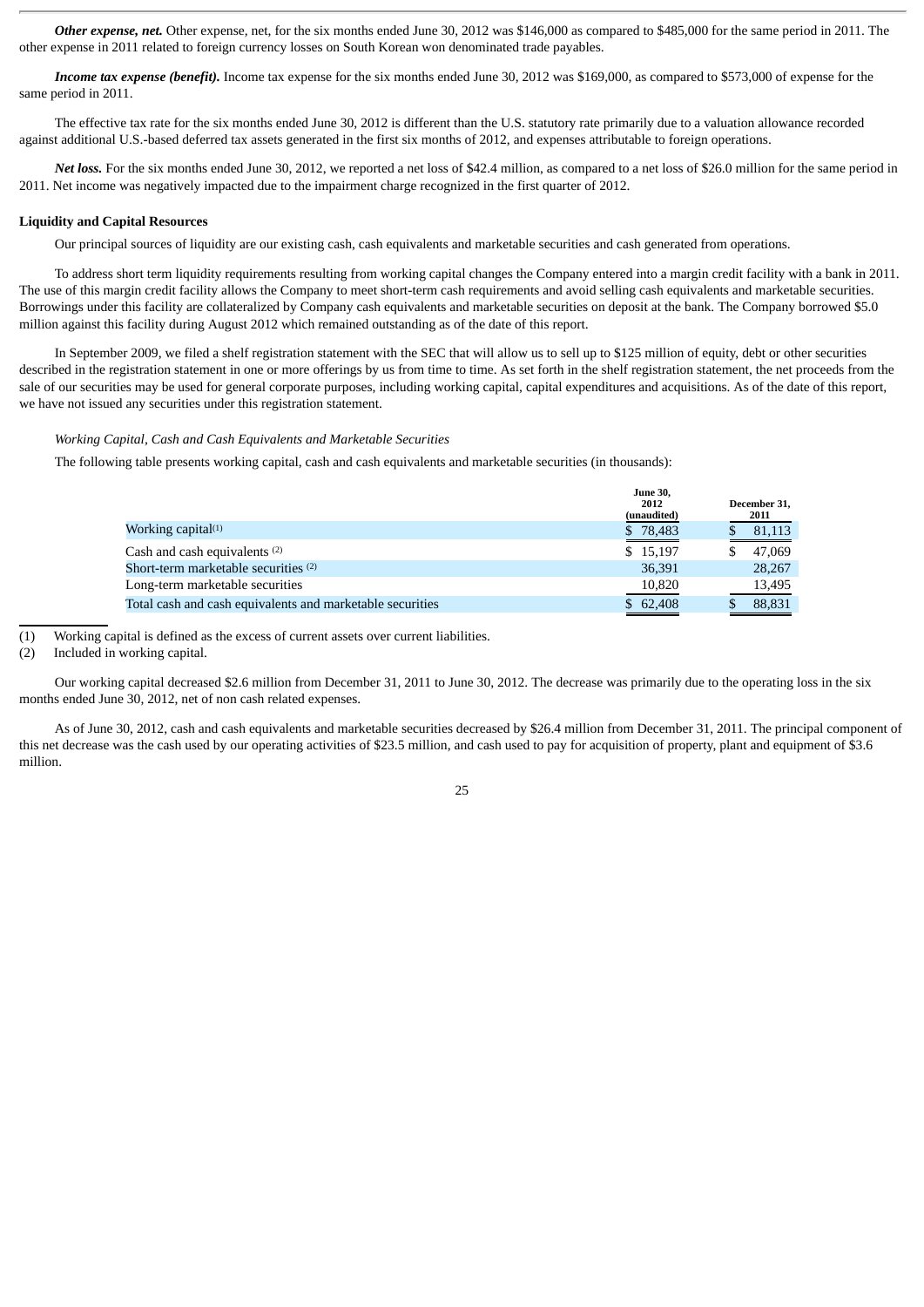# *Historical Cash Flows*

The following table summarizes our condensed consolidated statements of cash flows for the periods indicated (in thousands):

|                                                       | <b>Six Months Ended</b><br><b>June 30,</b> |            |  |
|-------------------------------------------------------|--------------------------------------------|------------|--|
|                                                       | 2012                                       | 2011       |  |
| Net cash used in operating activities                 | \$(23,454)                                 | \$(17,519) |  |
| Net cash provided by (used in) investing activities   | (9,059)                                    | 32,780     |  |
| Net cash provided by (used in) financing activities   | 688                                        | (677)      |  |
| Effect of exchange rates on cash and cash equivalents | (47                                        | 54         |  |
| Net increase (decrease) in cash and cash equivalents  | (31, 872)                                  | 14,638     |  |
| Cash and cash equivalents, beginning of period        | 47,069                                     | 17,375     |  |
| Cash and cash equivalents, end of period              | \$15,197                                   | \$32,013   |  |

*Operating activities.* Net cash used in operating activities was \$23.5 million for the six months ended June 30, 2012 as compared to net cash used by operating activities of \$17.5 million for the same period in 2011. Net cash used for the six months ended June 30, 2012 was attributable to net losses in the period and a net decrease in cash caused by changes in working capital accounts, offset by non-cash charges for impairments of goodwill and intangibles, depreciation and amortization, and share based compensation expense. The net decrease in cash caused by changes in net working capital accounts primarily included increases in accounts receivable and prepaid expenses and other assets, as well as a decrease in accounts payable. For the second quarter 2011, net cash used by operating activities was primarily related to net losses for the period, along with decreases in cash caused by a reduction in accounts payable and an increase in inventory. These were partially offset by an increase in cash caused by a decrease in accounts receivable.

*Investing activities.* Net cash used in investing activities during the six months ended June 30, 2012 was \$9.1 million compared to \$32.8 million provided during the same period in 2011. Cash used in investing activities during the six months ended June 30, 2012 was related to net purchases of marketable securities of \$5.5 million, and purchases of property, plant, and equipment for approximately \$3.6 million. Cash provided by investing activities during the same period in 2011 was primarily related to net sales of marketable securities of \$36.7 million.

*Financing activities.* Net cash provided by financing activities during the six months ended June 30, 2012 was \$688,000, compared to cash used of \$677,000 during the same period in 2011. Net cash provided by financing activities in 2012 was primarily related to cash received for ESPP purchases. Net cash used in financing activities in 2011 was primarily related to payroll taxes paid on behalf of employees for restricted stock units which vested during the period.

#### *Other Liquidity Needs*

We expect to incur ongoing professional fees and expenses to defend litigation filed against us or related to our products, which litigation is discussed in Note 9 to our condensed consolidated financial statements included in this report. These costs cannot be estimated at this time.

During the next twelve months, we currently plan to incur approximately \$7.0 million for discretionary capital expenditures, including the acquisition of additional software licenses.

We believe our cash resources from cash and cash equivalents and marketable securities, together with anticipated cash flows from operations, will be sufficient to meet our working capital needs for the next twelve months.

Our liquidity could be impaired if there is any interruption in our business operations, a material failure to satisfy our contractual commitments or a failure to generate revenue from new or existing products.

We may raise additional funds to accelerate development of new and existing services and products, to respond to competitive pressures or to acquire complementary products, businesses or technologies. There can be no assurance that any required additional financing will be available on terms favorable to us, or at all. If additional funds are raised by the issuance of equity securities, our shareholders could experience dilution of their ownership interests and securities issued may have rights senior to those of the holders of our common stock. If additional funds are raised by the issuance of debt securities or from other borrowings, we may be subject to certain limitations on our operations. If adequate funds are not available or not available on acceptable terms, we may be unable to take advantage of acquisition opportunities, develop or enhance products or respond to competitive pressures, any of which could have a material adverse effect on our business, financial condition and results of operations.

# **Item 3.** *Quantitative and Qualitative Disclosures About Market Risk.*

Market risk is the risk of potential economic loss principally arising from adverse changes in the fair value of financial instruments. The major components of market risk affecting us are interest rate risk, global credit risk and foreign currency exchange rate risk.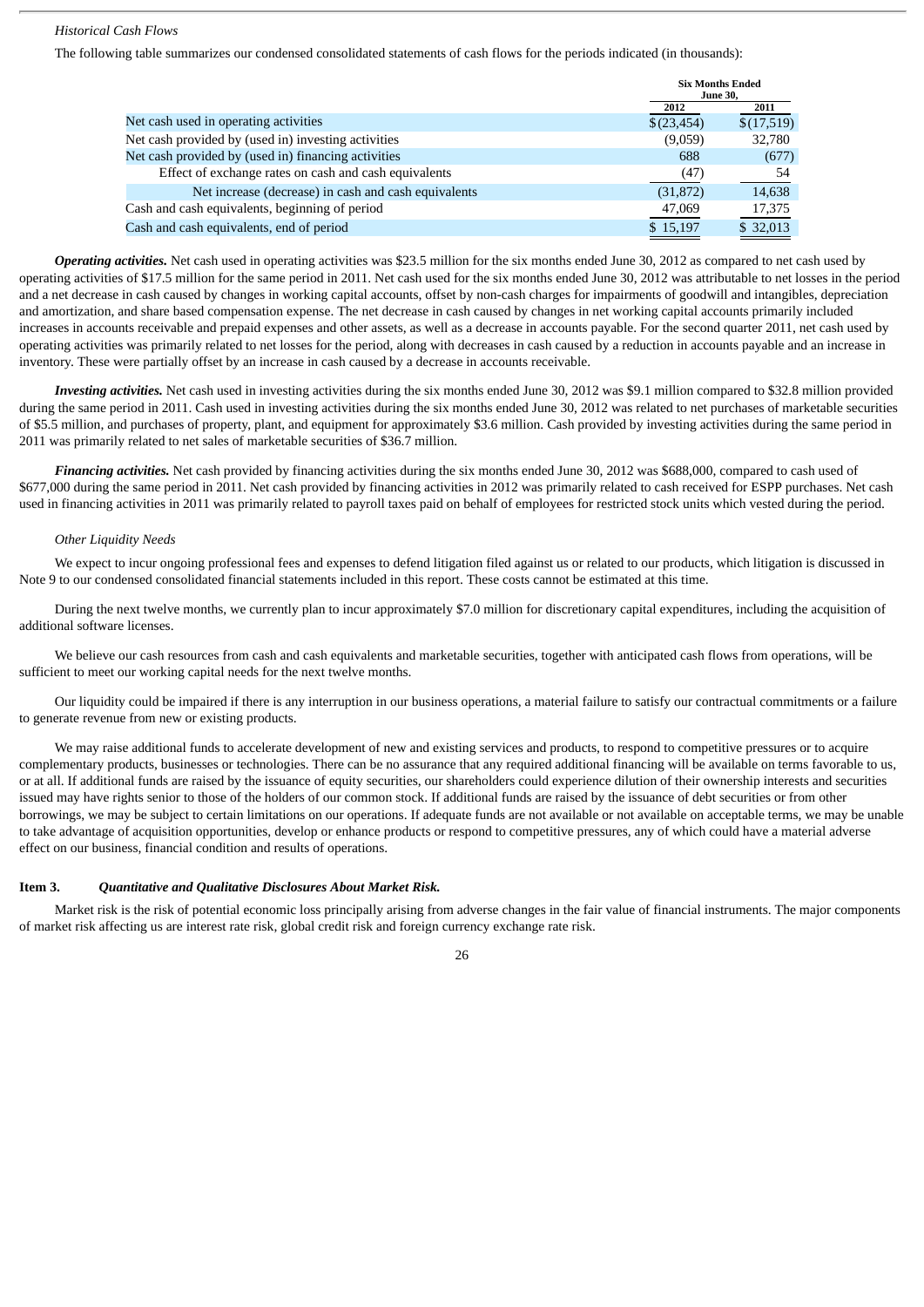Since December 31, 2011, there have been no material changes in the quantitative or qualitative aspect of our market risk profile. For additional information regarding the Company's exposure to certain market risks, see Item 7A, "*Quantitative and Qualitative Disclosures About Market Risk*" in our Annual Report on Form 10-K for the year ended December 31, 2011.

#### **Item 4.** *Controls and Procedures.*

# **Evaluation of Disclosure Controls and Procedures.**

The Company maintains disclosure controls and procedures, as defined in Rule 13a-15(e) promulgated under the Securities Exchange Act of 1934 (the "Exchange Act"), that are designed to ensure that information required to be disclosed by the Company in the reports that it files or submits under the Exchange Act is recorded, processed, summarized and reported within the time periods specified in the SEC's rules and forms, and that such information is accumulated and communicated to the Company's management, including its Chief Executive Officer and Chief Financial Officer, as appropriate, to allow timely decisions regarding required disclosure. The Company carried out an evaluation, under the supervision and with the participation of the Company's management, including the Company's Chief Executive Officer and Chief Financial Officer, of the effectiveness of the design and operation of the Company's disclosure controls and procedures as of June 30, 2012, the end of the period covered by this report. Based on the evaluation of these disclosure controls and procedures, the Company's Chief Executive Officer and Chief Financial Officer concluded that the Company's disclosure controls and procedures were effective.

# **Changes in Internal Control Over Financial Reporting.**

There were no changes in the Company's internal control over financial reporting, as defined in Rule 13a-15(f) promulgated under the Exchange Act, during the three months ended June 30, 2012, that have materially affected, or are reasonably likely to materially affect, the Company's internal control over financial reporting.

#### **PART II—OTHER INFORMATION**

# **Item 1. Legal Proceedings.**

In *Backe v. Novatel Wireless, Inc. et al.*, United States District Court for the Southern District of California (San Diego), Case No. 3:08-cv-01689-AJB-RBB (consolidated with Case No. 3:08-cv-01714-H-RBB (U.S.D.C., S.D. Cal.)), the court, on July 9, 2012, vacated the final pretrial conference date. Dates for the pretrial conference and trial have not yet been scheduled.

In *Jerry Rosenbaum v. Peter Leparulo, et al.*, Superior Court of the State of California, County of San Diego, Case No. 37-2008-00093576-CU-NP-CTL, the parties executed a Stipulation of Settlement on March 2, 2012 which was submitted to the court for approval. The court preliminarily approved the settlement pursuant to an order dated March 15, 2012. The settlement required the Company to maintain and/or implement certain corporate governance measures and provided for the payment of fees and expenses to the plaintiffs' counsel of an amount not to exceed \$900,000, \$500,000 of which was to be paid out of insurance proceeds and \$400,000 to be paid by the Company. These fees have been paid in accordance with the March 15<sup>th</sup> order and on May 4, 2012, the court granted final approval of the settlement. The Company recorded the \$400,000 in fees in its 2011 financial results.

For additional information regarding these matters, see Item 3, "Legal Proceedings" in our Annual Report on Form 10-K for the year ended December 31, 2011.

#### **Item 1A. Risk Factors.**

There have been no material changes in our risk factors from those disclosed in Item 1A of the Company's Annual Report Form 10-K for the year ended December 31, 2011.

#### **Item 2. Unregistered Sales of Equity Securities and Use of Proceeds.**

Not applicable.

#### **Item 3. Defaults Upon Senior Securities.**

Not applicable.

#### **Item 4. Mine Safety Disclosures.**

Not applicable.

#### **Item 5. Other Information.**

Not applicable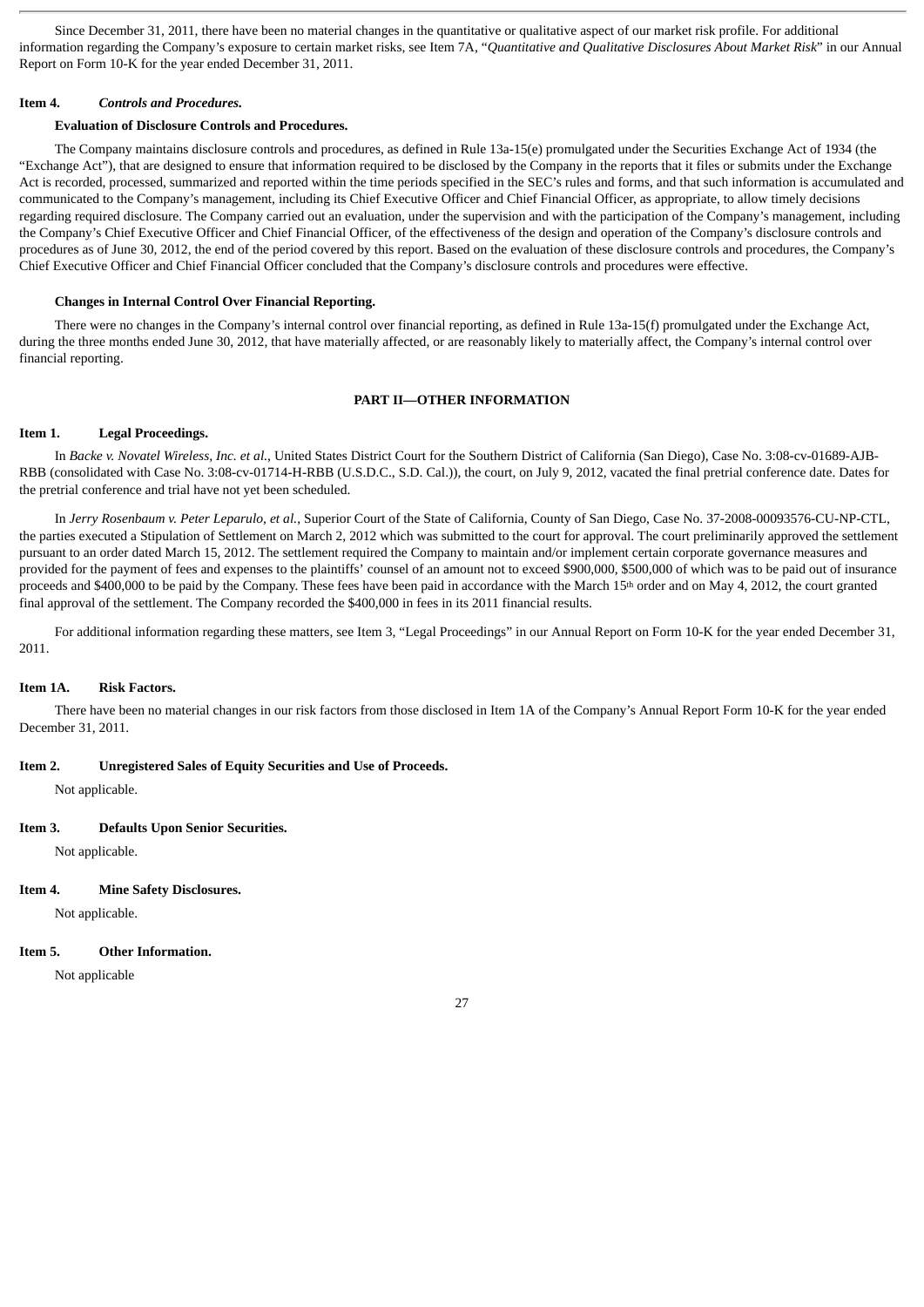| Item 6.                  | Exhibits.                                                                                                                                                                                                                                                                                                                                                                                                                           |
|--------------------------|-------------------------------------------------------------------------------------------------------------------------------------------------------------------------------------------------------------------------------------------------------------------------------------------------------------------------------------------------------------------------------------------------------------------------------------|
| Exhibit<br><b>Number</b> | <b>Description</b>                                                                                                                                                                                                                                                                                                                                                                                                                  |
| 31.1                     | Certification of our Principal Executive Officer pursuant to Section 302 of the Sarbanes-Oxley Act of 2002.                                                                                                                                                                                                                                                                                                                         |
| 31.2                     | Certification of our Principal Financial Officer pursuant to Section 302 of the Sarbanes-Oxley Act of 2002.                                                                                                                                                                                                                                                                                                                         |
| 32.1                     | Certification of our Principal Executive Officer and Principal Financial Officer pursuant to Section 906 of the Sarbanes-Oxley Act of 2002.                                                                                                                                                                                                                                                                                         |
| 101                      | The following financial statements and footnotes from the Novatel Wireless, Inc. Quarterly Report on Form 10-Q for the quarter ended June 30,<br>2012 formatted in Extensible Business Reporting Language (XBRL): (i) Condensed Consolidated Balance Sheets; (ii) Condensed Consolidated<br>Statements of Operations; (iii) Condensed Consolidated Statements of Cash Flows; and (iv) the Notes to Condensed Consolidated Financial |

Statements.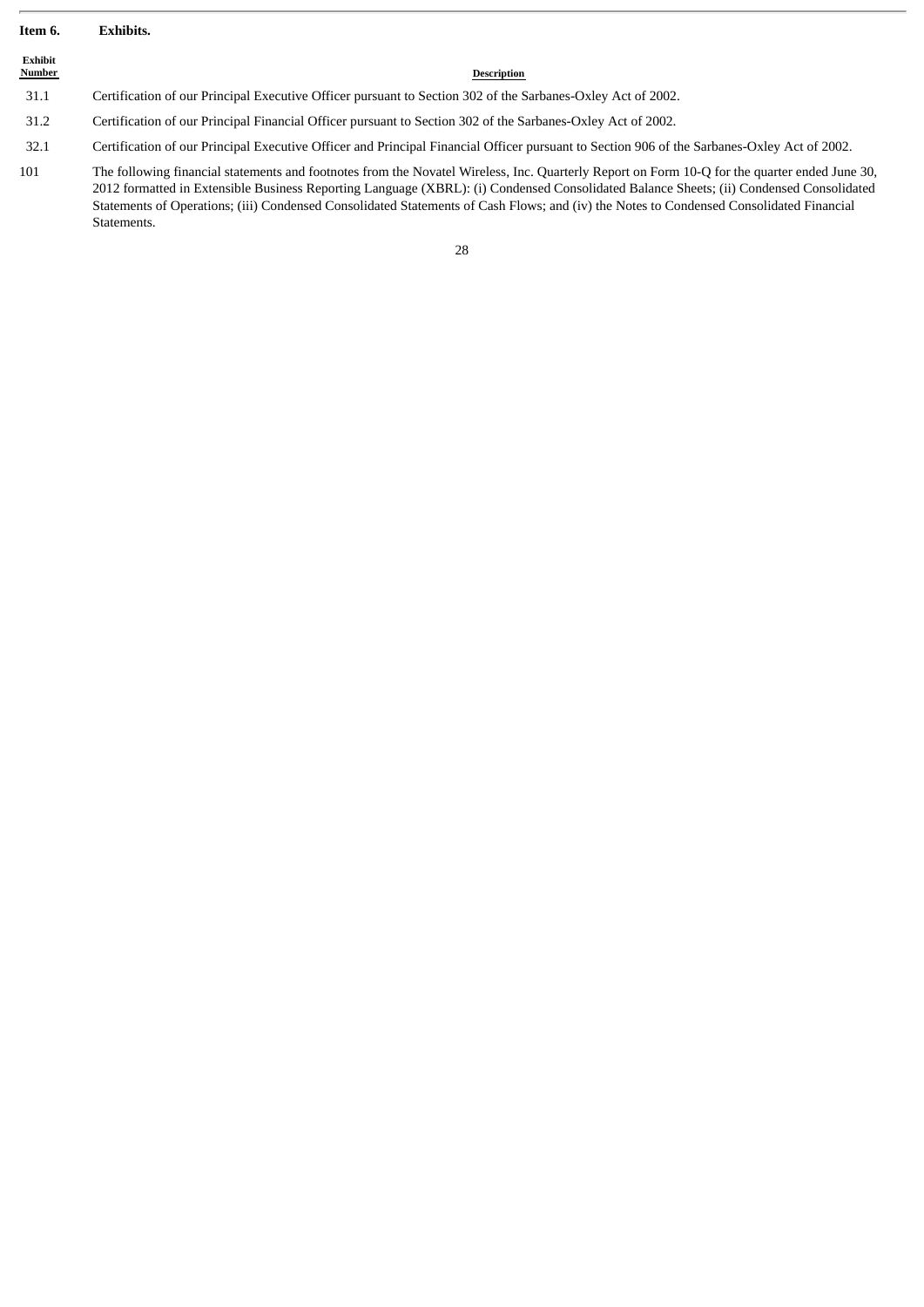# **SIGNATURES**

Pursuant to the requirements of the Securities Exchange Act of 1934, the registrant has duly caused this report to be signed on its behalf by the undersigned thereunto duly authorized.

Date: August 8, 2012 Novatel Wireless, Inc.

By: /S/ PETER LEPARULO

Peter Leparulo Chairman and Chief Executive Officer

By: /S/ KENNETH LEDDON Kenneth Leddon

Senior Vice President and Chief Financial Officer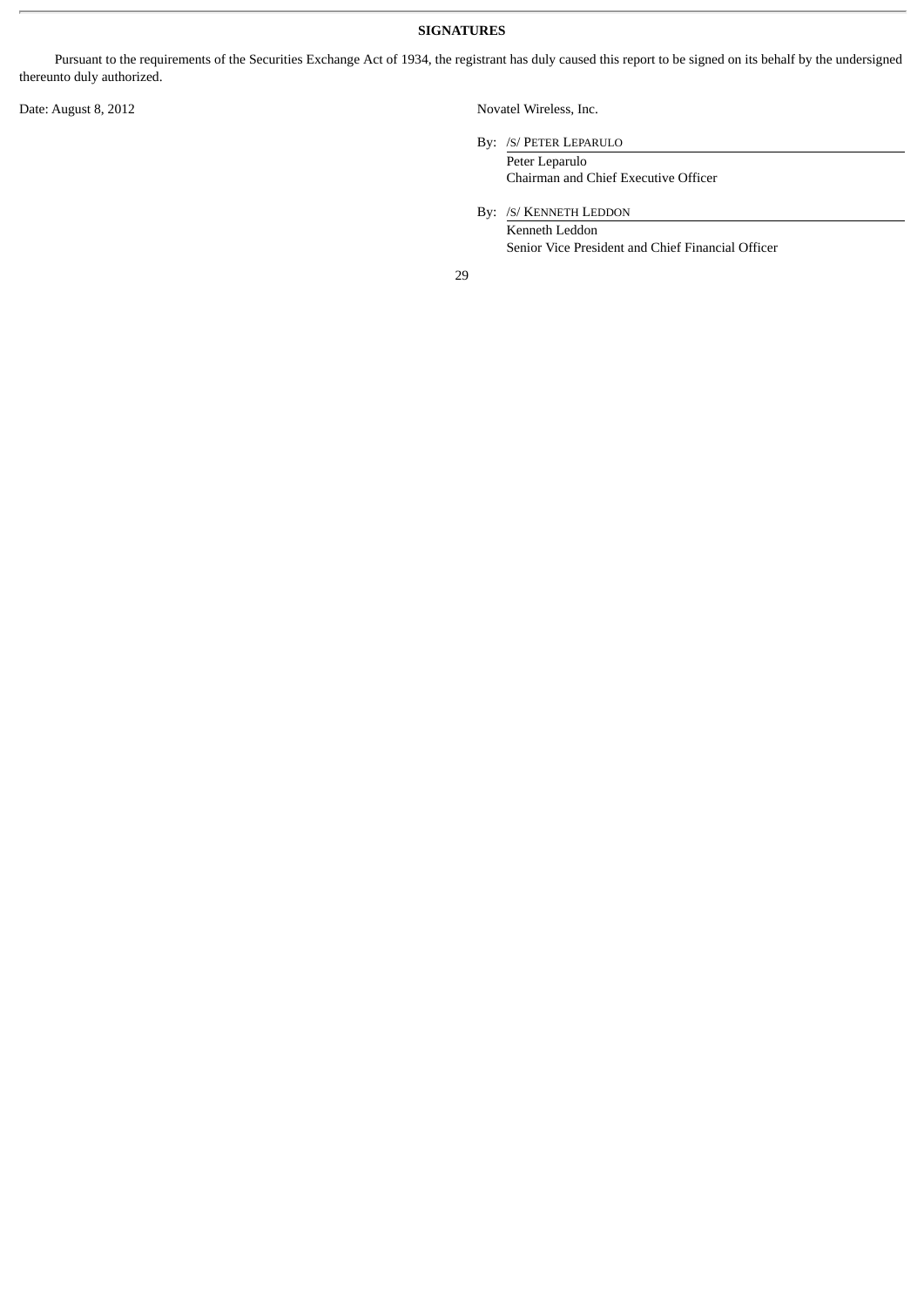# **CERTIFICATION OF PRINCIPAL EXECUTIVE OFFICER**

# **Pursuant to Rule 13a-14(a) adopted pursuant to Section 302 of the Sarbanes-Oxley Act of 2002**

I, Peter Leparulo, certify that:

1. I have reviewed this Quarterly Report on Form 10-Q of Novatel Wireless, Inc.;

2. Based on my knowledge, this report does not contain any untrue statement of a material fact or omit to state a material fact necessary to make the statements made, in light of the circumstances under which such statements were made, not misleading with respect to the period covered by this report;

3. Based on my knowledge, the financial statements, and other financial information included in this report, fairly present in all material respects the financial condition, results of operations and cash flows of the registrant as of, and for, the periods presented in this report;

4. The registrant's other certifying officer and I are responsible for establishing and maintaining disclosure controls and procedures (as defined in Exchange Act Rules 13a-15(e) and 15d-15(e)) and internal control over financial reporting (as defined in Exchange Act Rules 13a-15(f) and 15d-15(f)) for the registrant and have:

- (a) Designed such disclosure controls and procedures, or caused such disclosure controls and procedures to be designed under our supervision, to ensure that material information relating to the registrant, including its consolidated subsidiaries, is made known to us by others within those entities, particularly during the period in which this report is being prepared;
- (b) Designed such internal control over financial reporting, or caused such internal control over financial reporting to be designed under our supervision, to provide reasonable assurance regarding the reliability of financial reporting and the preparation of financial statements for external purposes in accordance with generally accepted accounting principles;
- (c) Evaluated the effectiveness of the registrant's disclosure controls and procedures and presented in this report our conclusions about the effectiveness of the disclosure controls and procedures, as of the end of the period covered by this report based on such evaluation; and
- (d) Disclosed in this report any change in the registrant's internal control over financial reporting that occurred during the registrant's most recent fiscal quarter (the registrant's fourth fiscal quarter in the case of an annual report) that has materially affected, or is reasonably likely to materially affect, the registrant's internal control over financial reporting; and

5. The registrant's other certifying officer and I have disclosed, based on our most recent evaluation of internal control over financial reporting, to the registrant's auditors and the audit committee of the registrant's board of directors (or persons performing the equivalent functions):

- (a) All significant deficiencies and material weaknesses in the design or operation of internal control over financial reporting which are reasonably likely to adversely affect the registrant's ability to record, process, summarize and report financial information; and
- (b) Any fraud, whether or not material, that involves management or other employees who have a significant role in the registrant's internal control over financial reporting.

Date: August 8, 2012 /S/ PETER LEPARULO

Peter Leparulo *Chairman and Chief Executive Officer*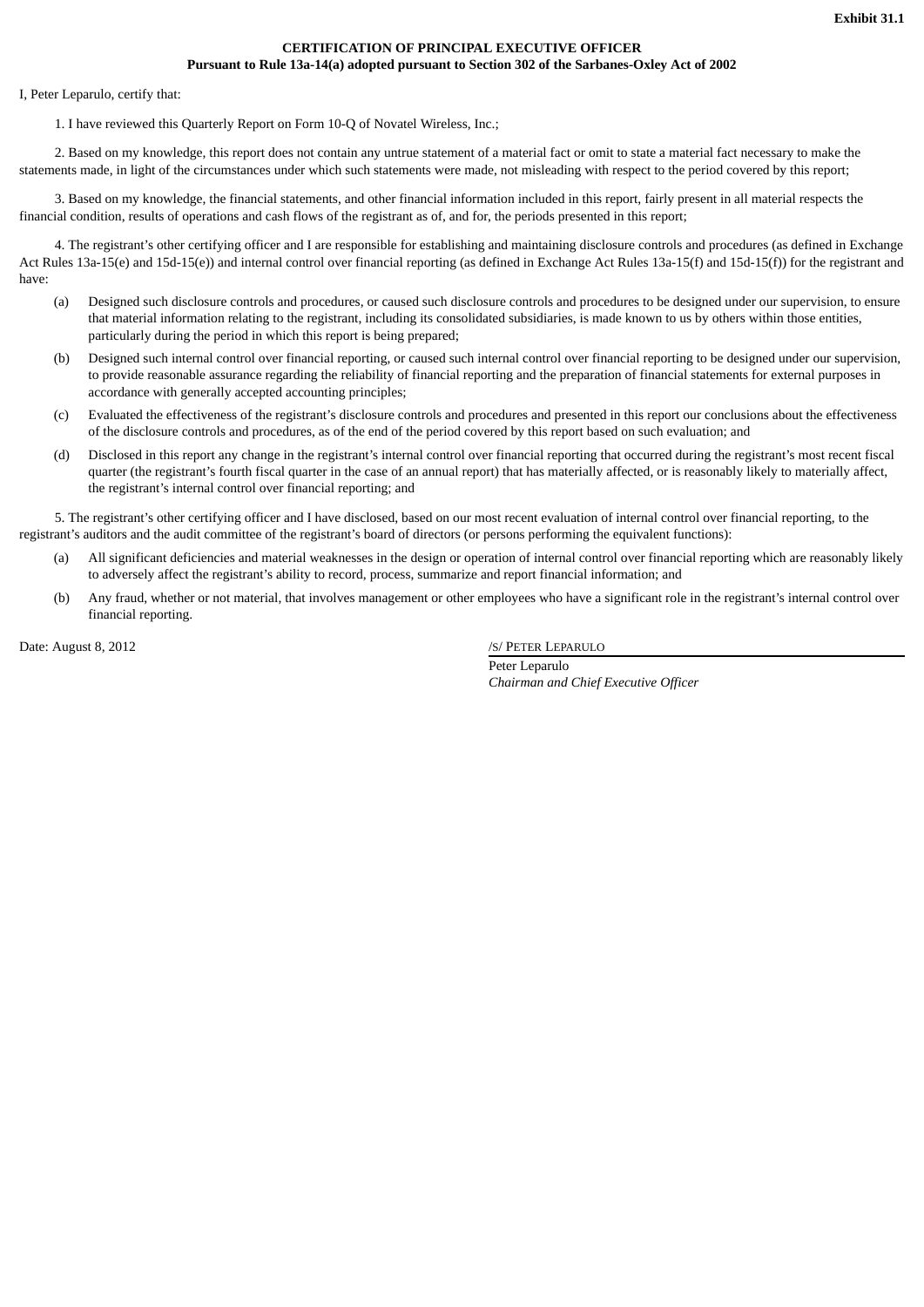# **CERTIFICATION OF PRINCIPAL FINANCIAL OFFICER**

# **Pursuant to Rule 13a-14(a) adopted pursuant to Section 302 of the Sarbanes-Oxley Act of 2002**

I, Kenneth Leddon, certify that:

1. I have reviewed this Quarterly Report on Form 10-Q of Novatel Wireless, Inc.;

2. Based on my knowledge, this report does not contain any untrue statement of a material fact or omit to state a material fact necessary to make the statements made, in light of the circumstances under which such statements were made, not misleading with respect to the period covered by this report;

3. Based on my knowledge, the financial statements, and other financial information included in this report, fairly present in all material respects the financial condition, results of operations and cash flows of the registrant as of, and for, the periods presented in this report;

4. The registrant's other certifying officer and I are responsible for establishing and maintaining disclosure controls and procedures (as defined in Exchange Act Rules 13a-15(e) and 15d-15(e)) and internal control over financial reporting (as defined in Exchange Act Rules 13a-15(f) and 15d-15(f)) for the registrant and have:

- (a) Designed such disclosure controls and procedures, or caused such disclosure controls and procedures to be designed under our supervision, to ensure that material information relating to the registrant, including its consolidated subsidiaries, is made known to us by others within those entities, particularly during the period in which this report is being prepared;
- (b) Designed such internal control over financial reporting, or caused such internal control over financial reporting to be designed under our supervision, to provide reasonable assurance regarding the reliability of financial reporting and the preparation of financial statements for external purposes in accordance with generally accepted accounting principles;
- (c) Evaluated the effectiveness of the registrant's disclosure controls and procedures and presented in this report our conclusions about the effectiveness of the disclosure controls and procedures, as of the end of the period covered by this report based on such evaluation; and
- (d) Disclosed in this report any change in the registrant's internal control over financial reporting that occurred during the registrant's most recent fiscal quarter (the registrant's fourth fiscal quarter in the case of an annual report) that has materially affected, or is reasonably likely to materially affect, the registrant's internal control over financial reporting; and

5. The registrant's other certifying officer and I have disclosed, based on our most recent evaluation of internal control over financial reporting, to the registrant's auditors and the audit committee of the registrant's board of directors (or persons performing the equivalent functions):

- (a) All significant deficiencies and material weaknesses in the design or operation of internal control over financial reporting which are reasonably likely to adversely affect the registrant's ability to record, process, summarize and report financial information; and
- (b) Any fraud, whether or not material, that involves management or other employees who have a significant role in the registrant's internal control over financial reporting.

Date: August 8, 2012 /S/ KENNETH LEDDON

Kenneth Leddon *Senior Vice President and Chief Financial Officer*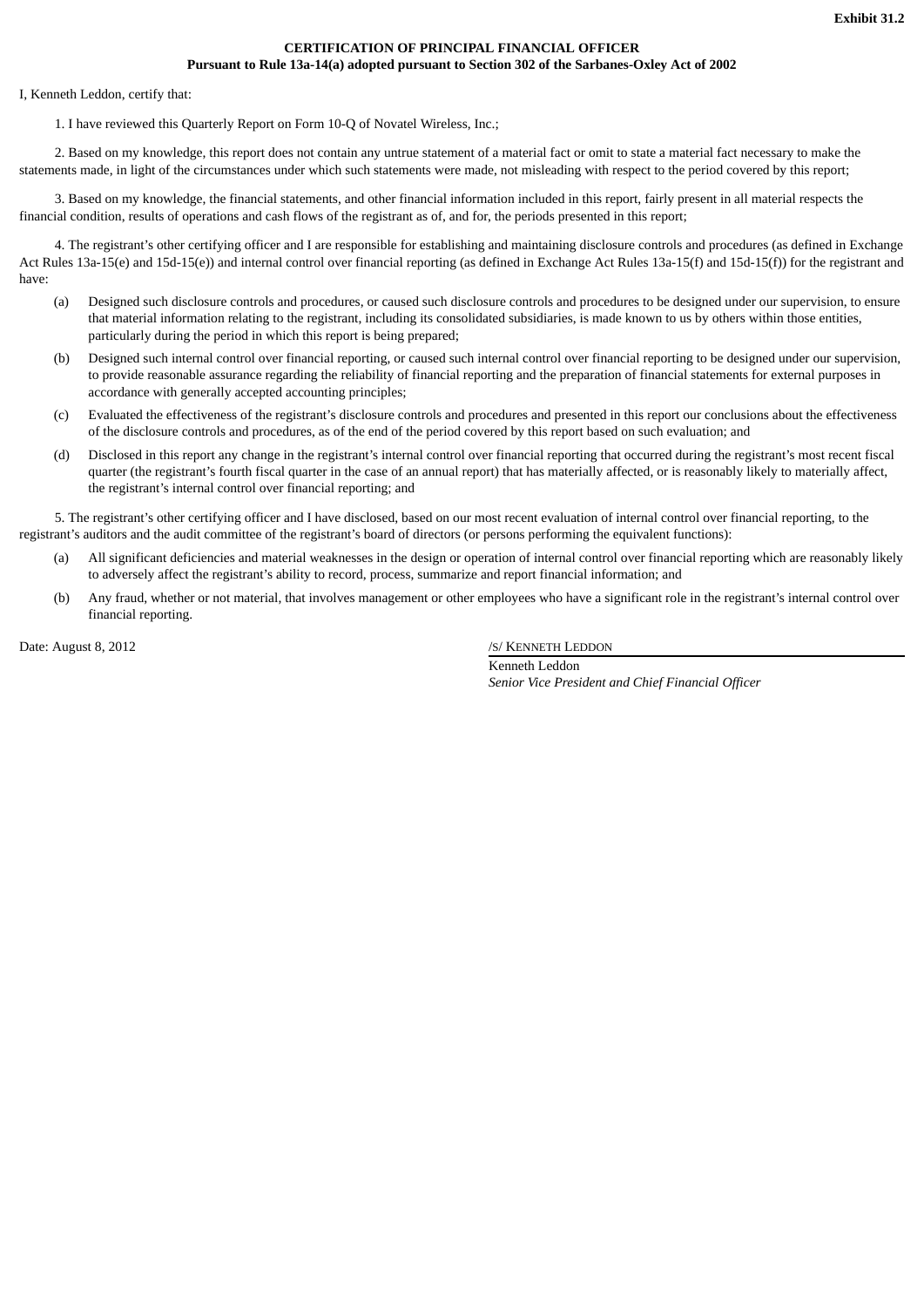# **CERTIFICATION PURSUANT TO 18 U.S.C. SECTION 1350 AS ADOPTED PURSUANT TO SECTION 906 OF THE SARBANES-OXLEY ACT OF 2002**

I, Peter Leparulo, Chairman and Chief Executive Officer of Novatel Wireless, Inc. (Company), do hereby certify, pursuant to 18 U.S.C. Section 1350, as adopted pursuant to Section 906 of the Sarbanes-Oxley Act of 2002, that to the best of my knowledge:

- the Quarterly Report on Form 10-Q of the Company for the quarter ended June 30, 2012 (Report) fully complies with the requirements of Section 13(a) or 15(d) of the Securities Exchange Act of 1934; and
- the information contained in the Report fairly presents, in all material respects, the financial condition and results of operations of the Company for the periods presented therein.

Date: August 8, 2012

/S/ PETER LEPARULO

Peter Leparulo *Chairman and Chief Executive Officer*